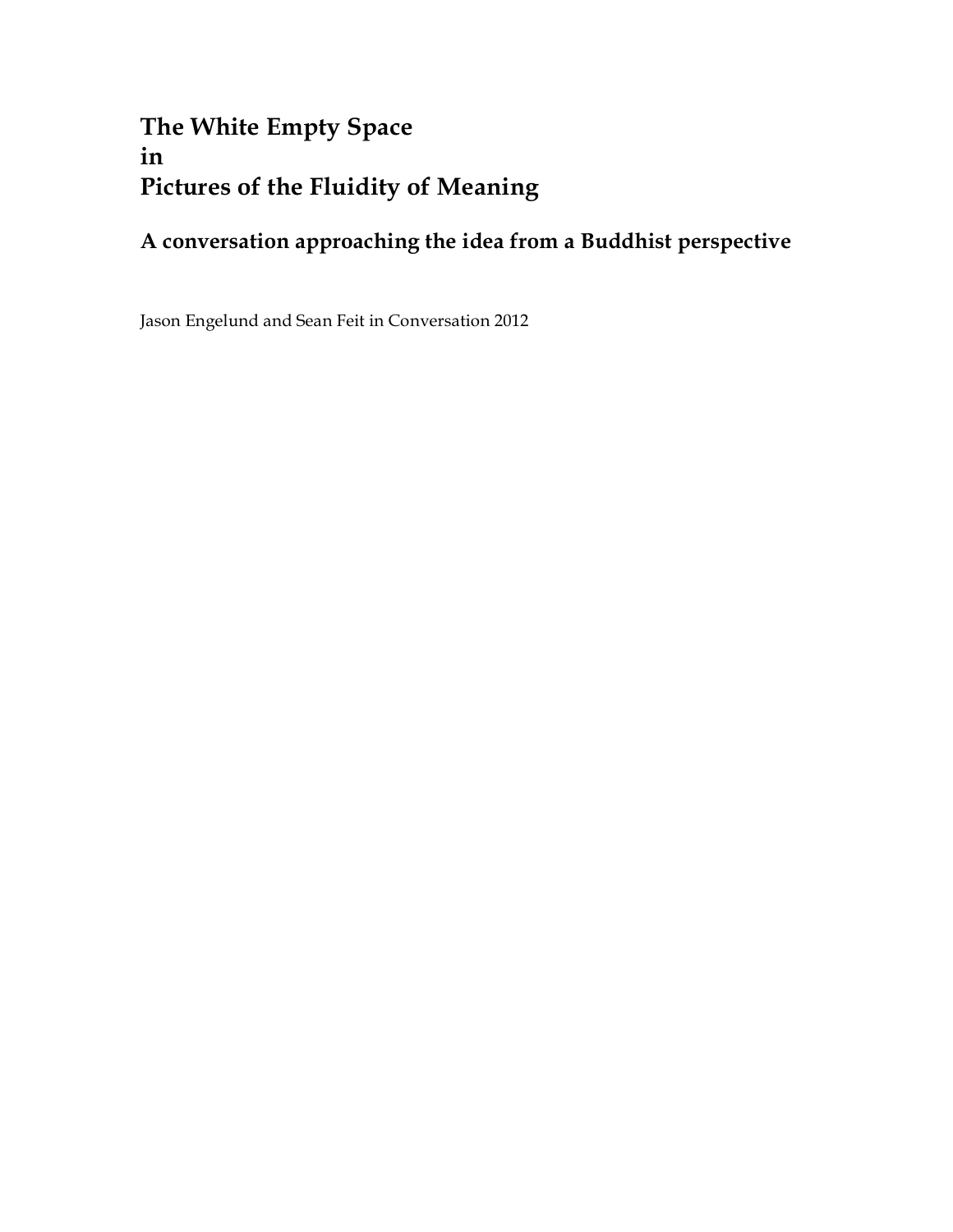Jason Engelund and Sean Feit in Conversation

2012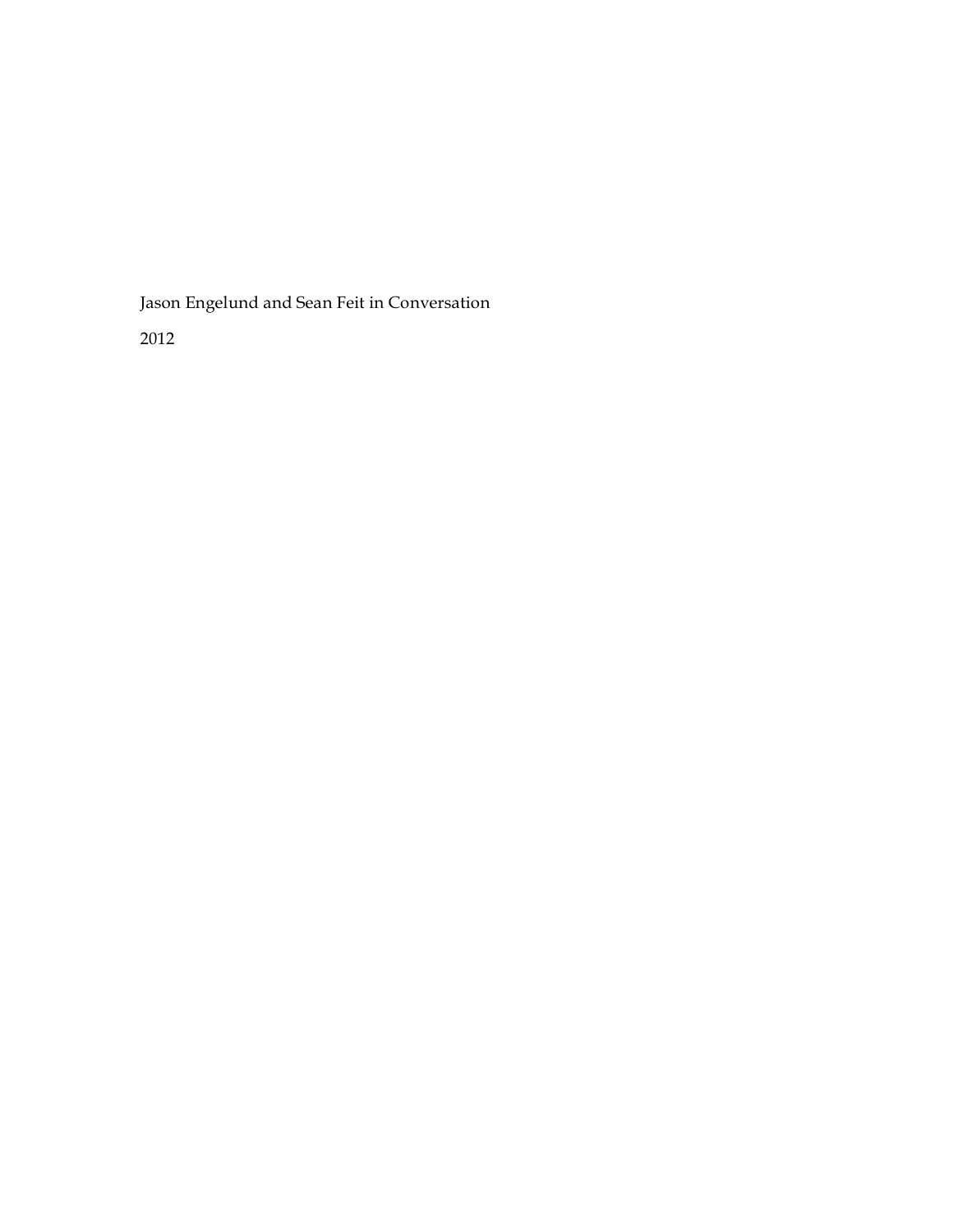#### Jason Engelund and Sean Feit in Conversation

#### Table of Contents

Intro • Two Contemplative Technologies • Product or Process orientation in artwork Pages 1 - 4

Kassina, Nimitta in the deep practice of meditation

Pages 5 - 12

The White Empty Space, amplification of light to abstract the photographic image

Pages 10 – 12

Talking about Artwork in the Studio: How the White Space Works, and One Corner Painting

Pages 13 – 23

Discussing selections from Mark Levy's book "The Void in Art". The Void in East and West, Yves Klein on blue, Ad Reinhardt, Agnes Martin and the Politics of Accessibility

Pages 24 - 30

Final Questions. Intent • Subjectivity • Semiotics

Pages 31 - 32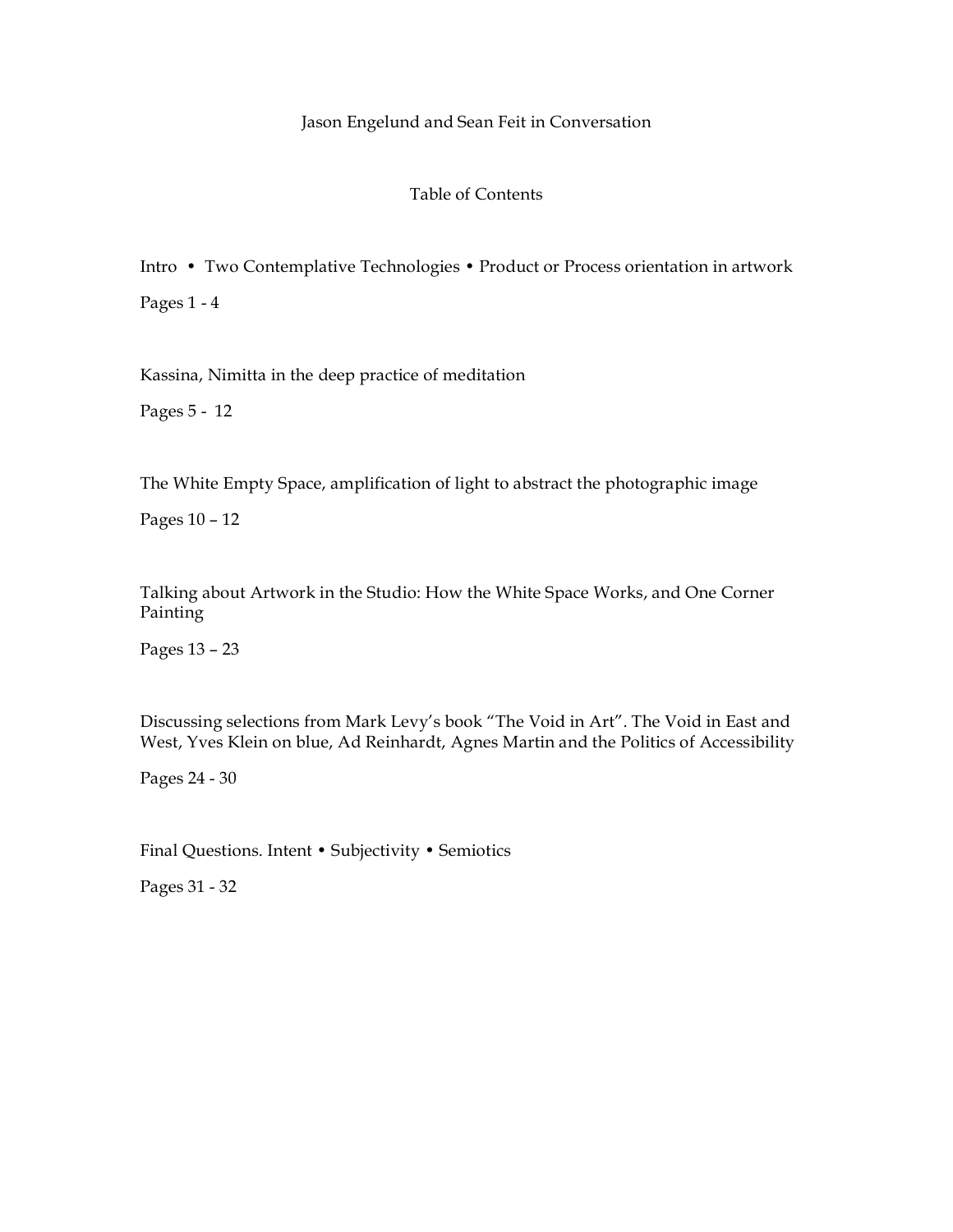Conversation includes selections from the book:

"Void In Art", Mark Levy, PhD, Bramble Books 2006

Conversations took place in Jason Engelund's studio at University of California Davis, in February and March 2012, and through email exchange.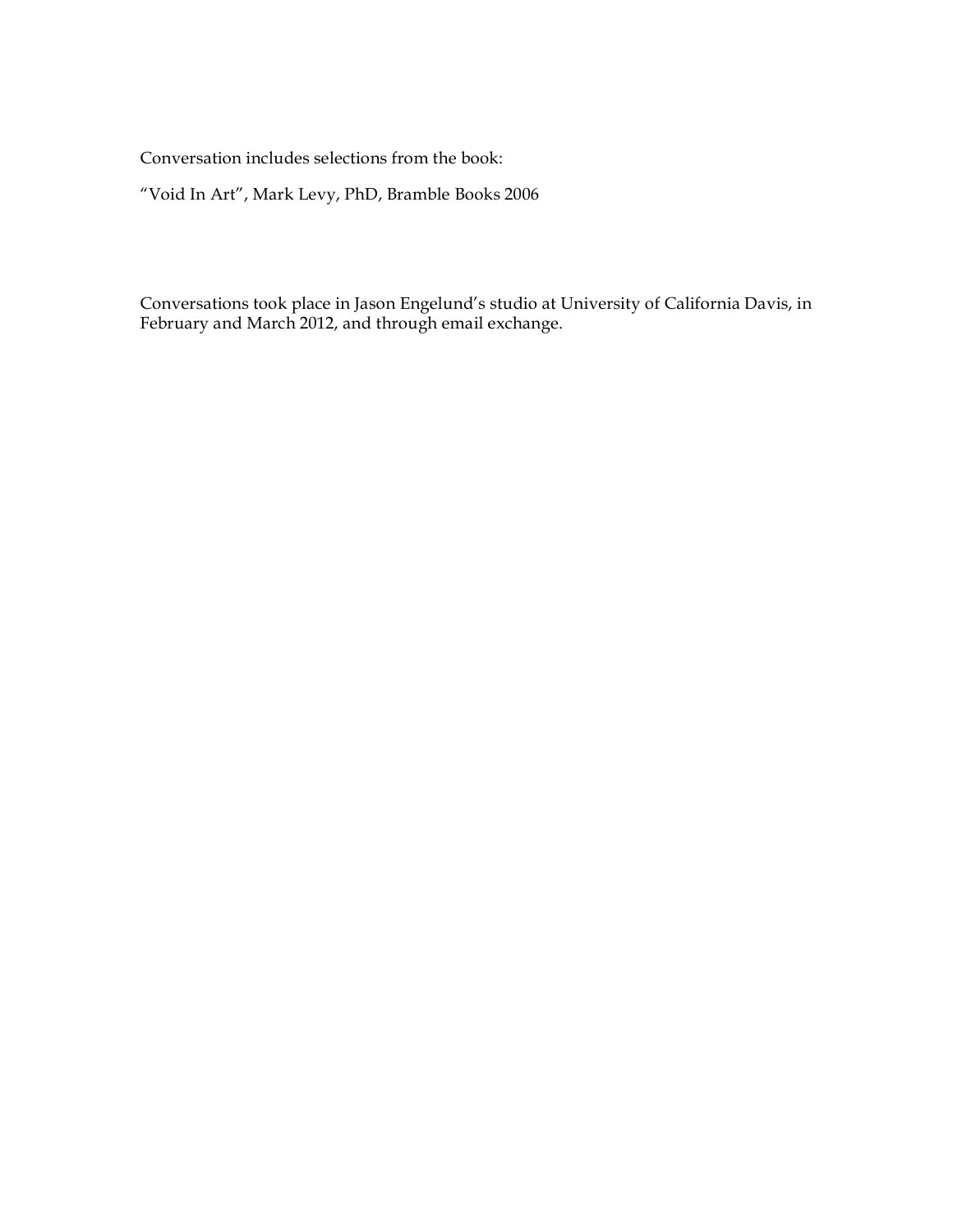## **Intro • Two Contemplative Technologies • Product and Process oriented arts**

Jason Engelund: I'm Jason Engelund an artist working in abstract photography at the University of California Davis, Art Department Master of Fine Art Studio program. I'm very pleased to have in conversation a guest in my studio Sean Feit. Sean, why don't you tell us about what your field of study is here.

Sean Feit: I'm Sean Feit. I'm a PhD student in performance studies, which is a graduate group connected to the Theater and Dance department. My training is in music primarily and then dance secondarily and simultaneous with that, a long time Buddhist practice, both in Japanese and South-East Asian forms. Much of my work is in multidisciplinary performance, post-dramatic theater, recent dance and movementbased performance art, some recent music-based work. I'm doing more body-based work right now than specific music or sound-based.

JE: The way that I found out about your work was through a lecture that you were giving in which you talked a lot about contemplative technologies. Can you talk a little about that and give **a definition of what you mean by contemplative technology?**

SF: Sure. I use "contemplative technology" to mean specific methods or practices that one might take on, that are more than a physical skill or even a mental skill. It's a little bit of a mental skill, but more like a manual skill. **"Contemplative" refers to a skill that is working on attention and perception itself. A core contemplative technology is the practice of mindfulness, a simple definition of which is conscious awareness of what's happening: what's coming through the sense doors, including the mind, in the moment as it's happening. It's a present-time-based practice.** And then the cultivation of that skill, because it has to be practiced, will involve trying to do it and noticing that it's difficult; **that it's difficult to keep the attention vibrant in the present moment when the mind has very substantial habits of wandering, often into past and future, or to things that are not present.** So the technology of it is that it's not itself a thing, like a state or something, but it's a tool. It's a thing in your tool belt. As if you were wandering around the world saying, "Hey, in this moment it would be really useful to **use the tool of mindfulness to relate more intimately or more deeply or more clearly with what's happening right now",** because I might notice that I think I'm talking to you but I'm actually thinking about lunch. So I'm slightly both not present and also slightly disembodied. I'm slightly not here in my form. So I'll use the contemplative technology of mindfulness to recognize what's happening: "Oh look, I'm a little disembodied" and apply that tool to the situation by dragging my mind back from the future. I might say to myself, "I'll think about that when it gets here. And right now I'm gonna see you, and I'm gonna attend to the content." So that would be a contemplative technology. A different technology would be in the context of formal mediation, and this is a little bit what I was talking about in my talk that you were at, the technology of focused concentration, which is different than mindfulness. Where mindfulness just says, "what's happening right now? Oh okay. Now what's happening? And oh, well, now what's happening?" And it really stays very current, just to whatever's coming in. Which means that, what one is attending to is changing all the time. I notice the blue of your eyes and I notice the sound of the fan and I notice the colors in that print and I notice again the sound of the fan and I notice the fan behind me and I notice the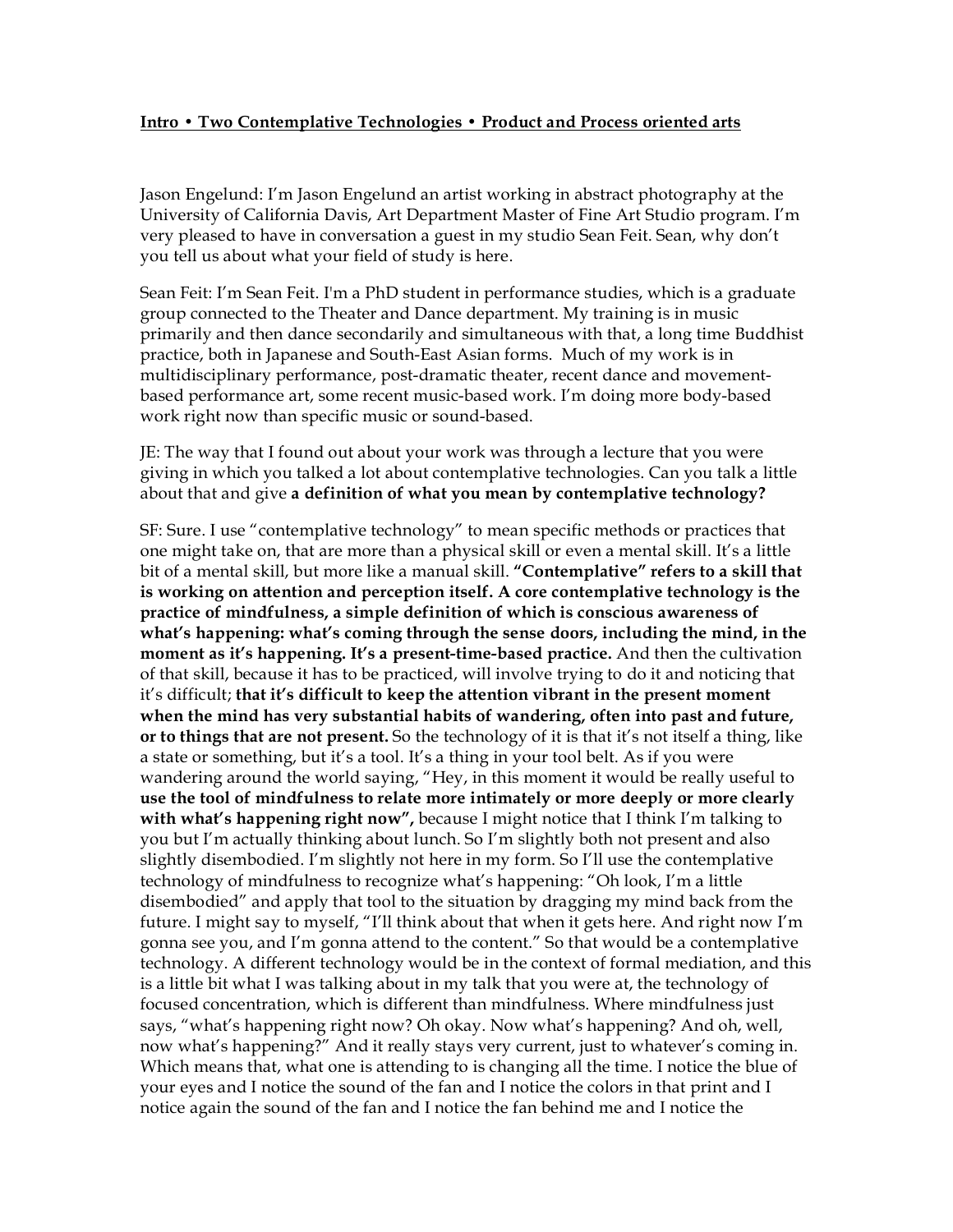deepness of this chair and it just goes on and on. It's like (snapping fingers) pouring forward moment after moment.

# JE: **Very perceptual based.**

SF: Very perception based. I'm turning my attention to the objects of perception moment to moment to moment and that's going to constantly change. And the more I practice that skill, the more that technology gets exercised, the more I'll see. So I'll get quicker, and I'll be able to sustain that for longer so that I might not even be able to say my attention is going to the fan and then to your eyes and then to the brown in your drink and then to the shape of that form, but actually in a way that I couldn't even tell you in real time, I'm conscious that my attention is going ping ping ping ping ping ping, and I'm just tracking that moment to moment. The different and sort of complementary skill, **the other contemplative technology that I think is most valuable and is central to Buddhist and yogic practices is the conscious placing of your attention on one thing and sticking it there.** So rather than letting all the perceptions ping in and recognizing that my attention goes to all of them and seeing it as kind of a constant bubbling river, I'll make the choice to pick one thing, like in classic mediation I'll pick my breath, or I'll pick the sensation of my body, or I'll pick my body posture in yoga perhaps, and I'll stick my attention there and I'll ignore other sense perceptions for the time. I'll keep my attention with the sensation of the breath only to the exclusion of all else. I'll get married to the breath forsaking all other lusts. I'm gonna stick it there. And what happens when you stick your attention to one place for a long time is that your experience, your intimate experience of that particular thing, like getting married to one person, deepens and deepens and deepens. Really cool stuff starts to happen to the mind when you stop wandering your attention around and you stick it to one thing.

JE: Earlier you called that a focused attention approach.

SF: Yes, focused — the traditional word in Buddhism and yoga is Samadhi — which is the resultant state of the mind being completely at rest on something. The practice of that has other names. There's the word dharana, which is the focusing itself, and lots of other names for it, but basically you bring your attention to bear on something and you apply just enough effort to keep yourself there without bringing in extra tension. You want to stay really relaxed in this particular technology, but you'll lean in just enough to not be pulled away by the fan or a wandering thought or lunch or whatever. **So when I say contemplative technologies, mostly I mean the play of those two primary tools of mindful attention: whatever's happening in the moment, or concentrative attention: sticking with one thing.** There's others. Once those two are practiced a little bit you can do things like feel the energy in your body and start to move it around. And push the vibration up and down your spine. These kind of energetic technologies that kind of come out of the basic mental skill of focusing your attention.

JE: And you are applying this to an approach to the creative practice? Is that correct?

SF: Yes, sort of like, "What happens to an artist and their artistic perception if they do this?" If they cultivate these tools?

JE: So it's about being able to cultivate those tools as part of your practice, in a way.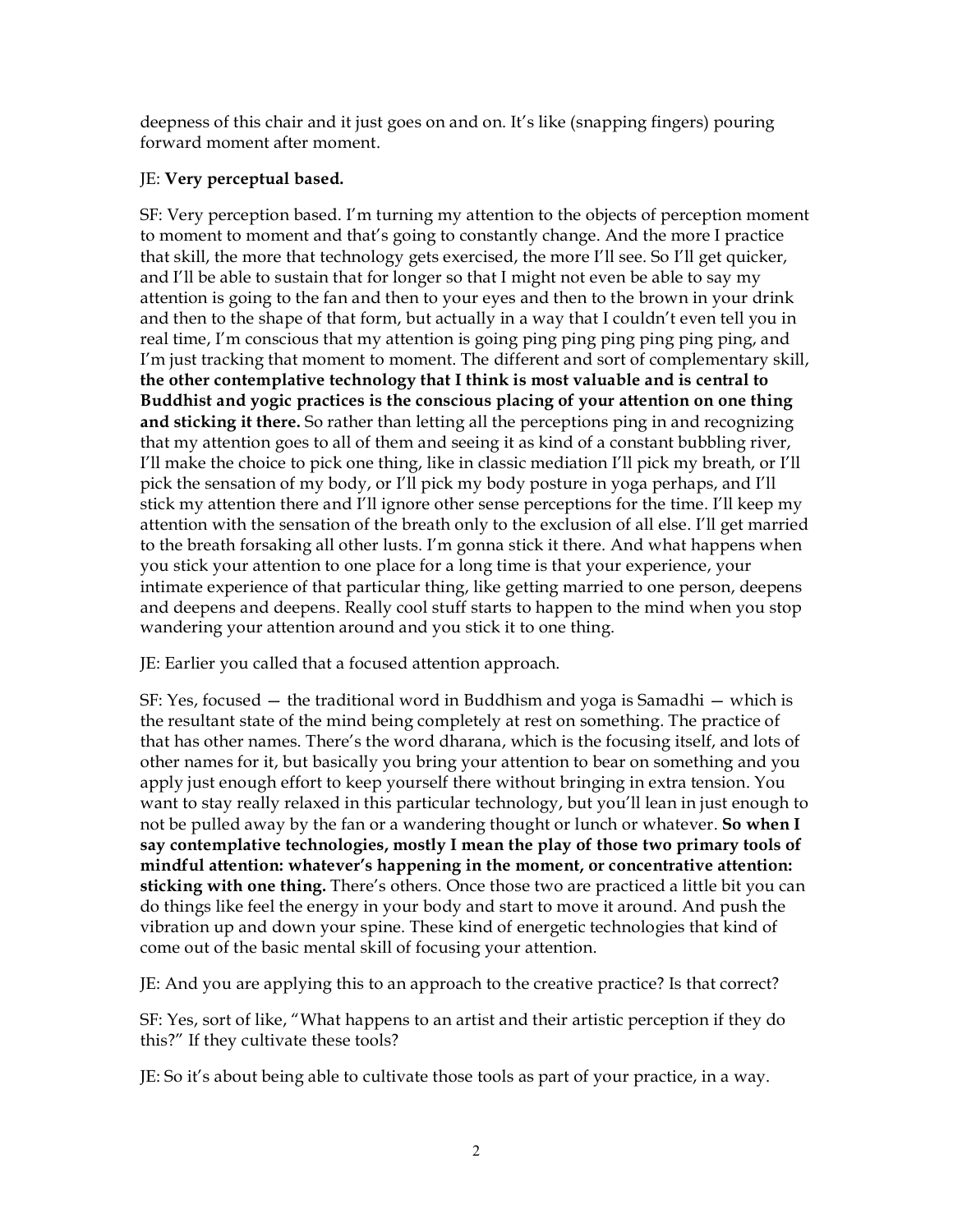SF: And of course as an audience member you're doing the same thing. As an audience member, one who has that kind of cultivation is doing the same thing. So if we jump right to it, if I take that print there...



(Jason Engelund, "A Geometry of Searching" 2011)

It's an easy one for my attention to land on. It has this sort of central point and a round shape and the color is quite clear and attractive, so there's something pleasurable about looking at that blue. I could as viewer apply the contemplative technology in this moment, right? Mindfulness is happening, I just noticed that the fan stopped and it's much quieter.

JE: (sound of the ) Lawnmower comes up.

SF: And then I notice that there's pleasure with that, but I could apply the particular technology of focus, you know, and I could sit in front of that photo and I'd probably want to move in front of it and then to the right distance away. I'd find where that spot felt right, and then let my attention just rest there, and I would do the practice of not letting my attention wander for a little while. As a viewer I would do that. Probably if I'd created it, in the creation process I would be doing the same thing. The contemplative part of the process for me is in a way the moment in "the classic painter image" where you're in there and you're putting your little dot, you're little fleck of white on Napoleon's shoe and then you back up to whatever optimum distance is, you're ten thirty or forty feet, if you're Rothko, and then you just see it. You go "hey, what am I experiencing? What's happening?". And then you go in again. So **the contemplative moment for me is the moment where I kind of drop the technical doing of it and just see everything.**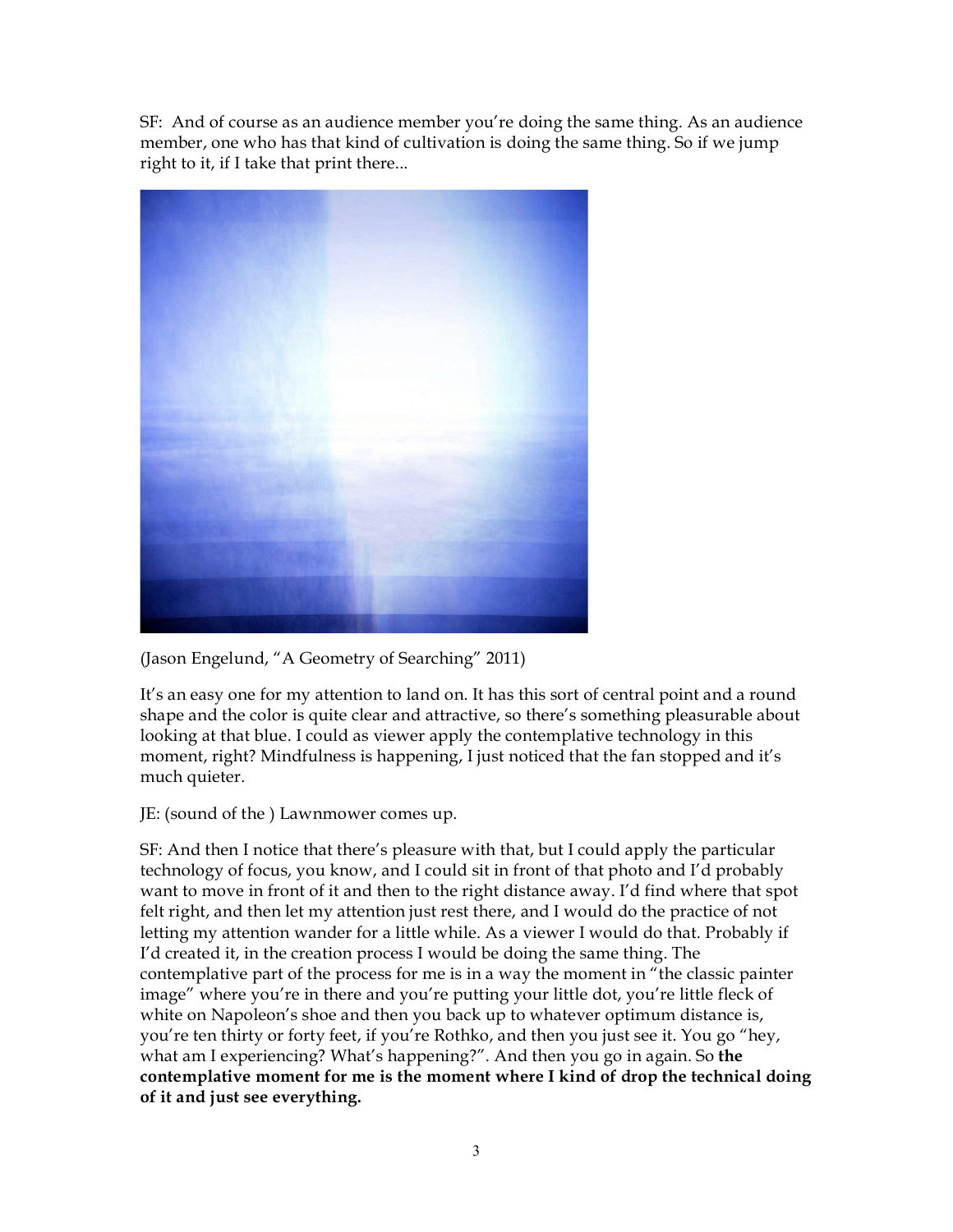JE: So you're getting back to testing the perceptual experience, like how is that piece working now.

SF: Yes. What's the kind of psycho-physical or psycho-emotional effect of being in the presence of this particular sensory stimulus, as in this image. I mean that's one way to approach it. That's sort of a product oriented way, like "what's the result, and what does it do?" And so then I might consider those horizontal gradations in the bottom where I see a crisp line, I might step back and want that line to be crisper or I might step back and want that gradation to be smoother, and then I might go back in and rework. From the level of product, I might engage my contemplative faculties and see perceptually what's the result.

There are artists who I think use contemplative practice more on the process side, like John Cage creating a piece of music. He's maybe not actually thinking about what it's going to sound like. He's completely engaged in the process of throwing coins, coming up with hexagrams, applying those to a chart of parameters and then placing that parameter in the score at a certain spot and then throwing the coins again**. He's in this kind of process mediation of letting his attention just rest in the kind of mathematical and chance process that he's set up. Then he just puts the pieces in order and it becomes kind of a meditation for him. As the listener I don't get to do that. I'm just hearing the result, so I have to engage with the product. In that sense the composer and listener are doing two fairly different tasks.** Maybe they're different. Maybe if his practice is to engage the chance process and then to just place the thing in, my practice could be to engage the chance process and just let each sound live on its own without expecting the next one. Without having any expectation of what might come next, and in that way maybe our two processes are similar.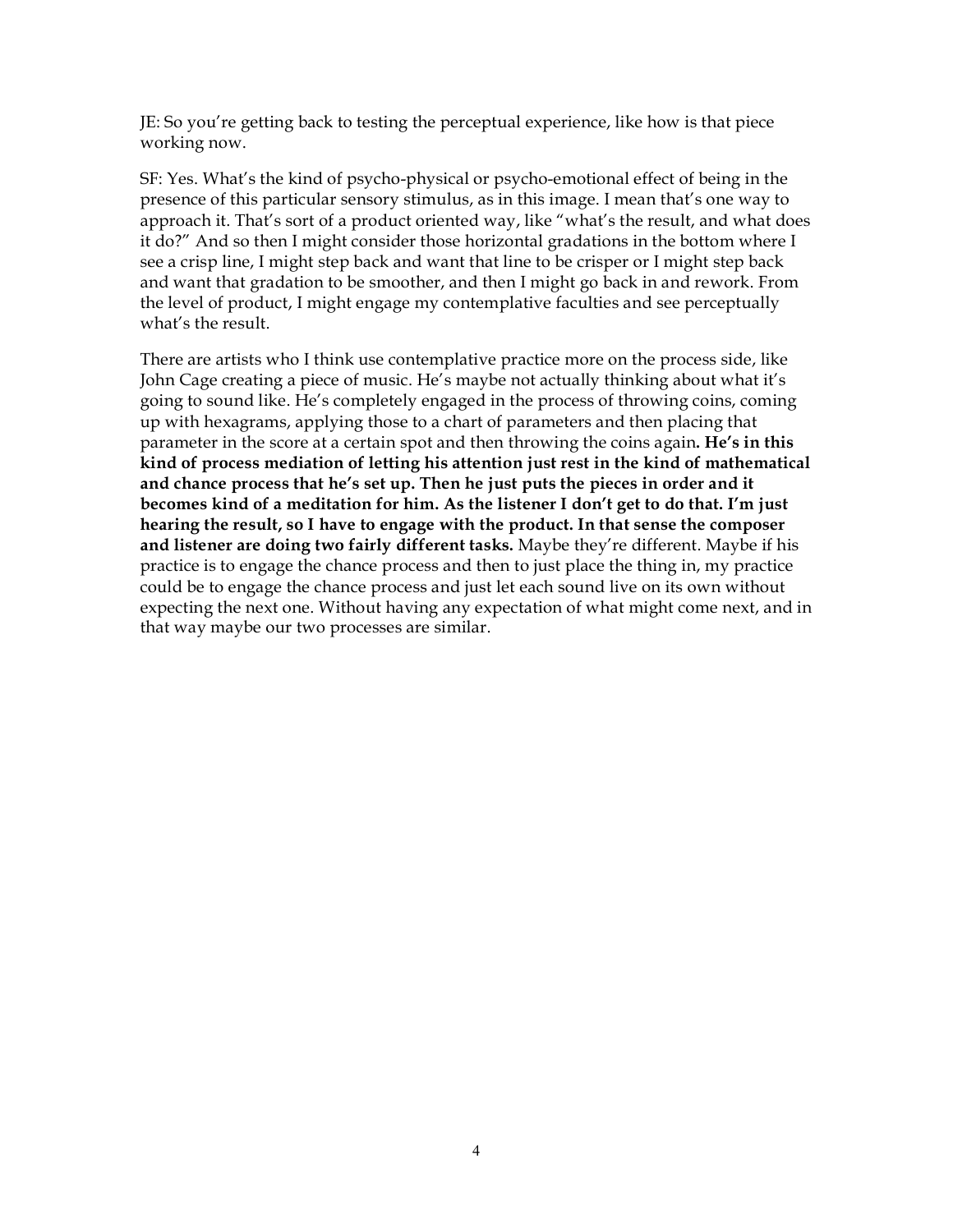#### **Kasina • Nimitta: an experience in deep meditation**

JE: Something in my work I'm interested about **is how the piece of art produces an effect on the viewer. How can the work elicit or encourage that sort of contemplative response from the viewer.** And maybe we can talk about that in a little bit. But first, another topic I wanted talk a bit about was kasina.

#### SF: Kasina.

JE: They're actually often a painted disk that's mounted on a wall that's used a visual focus during meditations.

#### SF: Exactly.

JE: Where do you see that tool fitting in? Are the kasina crafted by an artist who is consciously crafting them in that a way ?

SF: They're not really. I imagine they could be, but kasina practice is pretty rare now, not a lot of people are doing it, it's really old-fashioned. It shows up in the early Theravada commentaries, the Visuddhimagga , (The Path of Purification) by Buddhagosa in , I don't remember the date, some hundreds of years after the Buddha, but quite a long time ago to us. [around 400 CE] A kasina is a kind of physical thing used as a meditation object. Some of them are there to directly remind you of a cardinal element, like a bowl of water, as a representative of water as an encompassing concept, or a disk smeared with mud to remind you of the cardinal element of earth. And you would use the visual object until — this gets into kind of a detail in the commentaries that many systems of mediation don't use — but if you're using the kasina as in the The Path of Purification you would use the kasina to remind you of earth until a psychic phenomenon appears in your mind called a nimmita. A nimmita is a sort of effect that comes on later on (and I'm talking from the text now, as I don't do this practice). These types of things happen at extraordinarily deep states of attention. They're not easy to come by. The people that I know that have reached that kind of practice are doing 24/7 silent practice on a year long retreat and even then people who do that kind of retreat sometimes don't get this far. You have to have a fair amount of skill: mental skill, a kind of inner skill. Your tools are quite sharpened at this point. and you know to get here. But what comes on eventually, the text says is a thing called the nimmita. It's essentially a signal that the mind is kind of dropping to a new level and you might at that point let go of the visual image, the material visual image and turn your attention to the sign itself.

JE: The sign that the conscious change is happening, or the sign of the cardinal moment?

SF: One of my friends did long term practice on the breath and the instruction is to stay with the breath at this very, very, very fine point. It's not even on the body but a little bit out from the tip of the nose, sort of just sensing in the subtlest way the passage of a very subtle breath through this spot in space, essentially. Somewhere like 8 months or so into his retreat, this is all day doing this and nothing else, he begins to experience, when his concentration is quite deep and the mind quite still of thought, a kind of a light appearing from sort of the corner of his eye. And the instruction is "don't look at it", which of course is ridiculously difficult. And he says, of course the first couple times it happens you're very excited. You look at it. It goes away and then your concentration is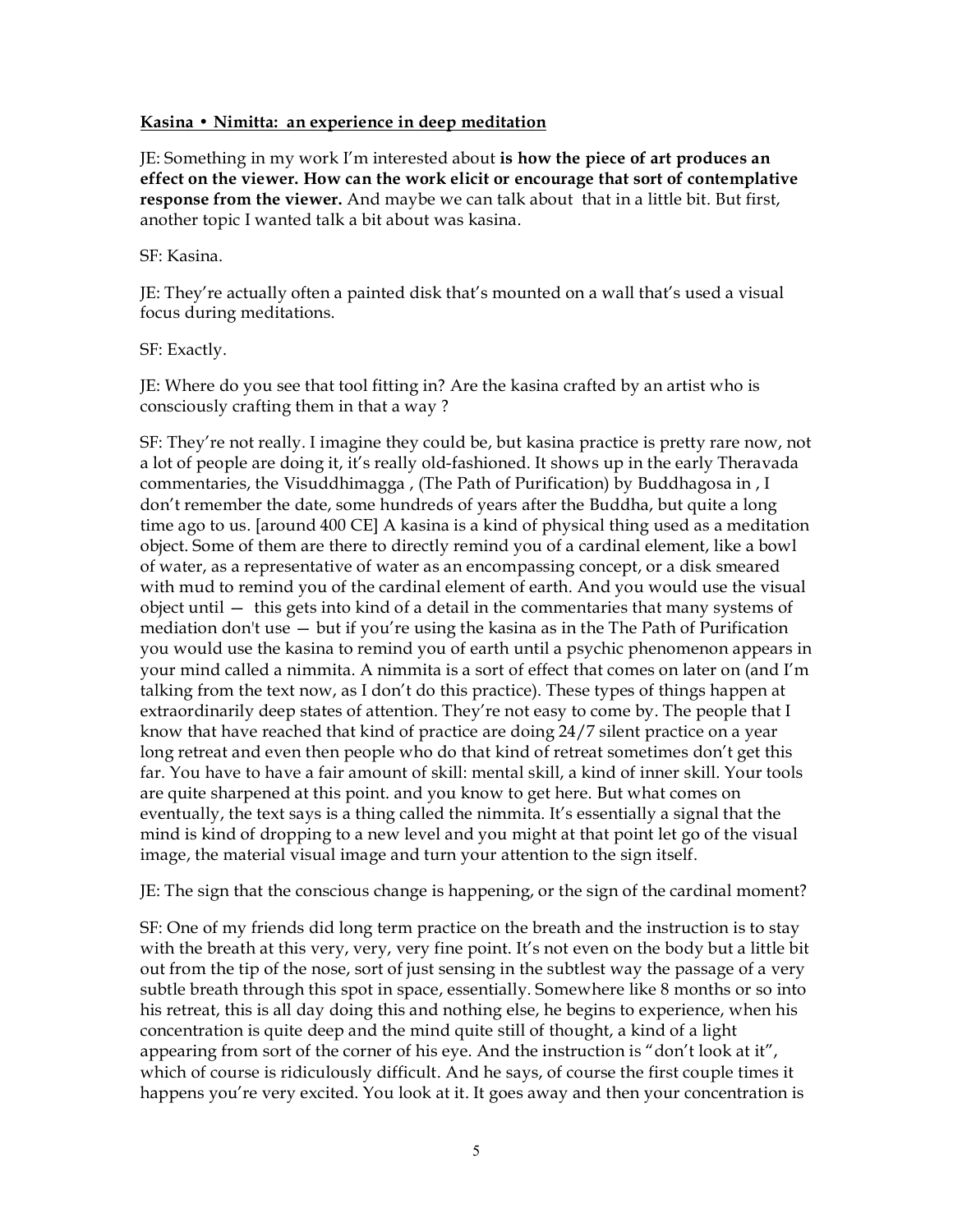broken and it might take you a couple of weeks to get back into that state. The mind is a crazy beast. But eventually he cultivates the ability to get to that depth of concentration and stay with the primary object.

#### JE: The space.

SF: The spot of breath, yes, until the light finally kind of creeps up on him until it turns around and is filling his entire mental field and at that point, at a particular subtle moment in there, the teacher asks "How big is it? How overwhelming?" It's really about feeling into the right moment...

### JE: So there's a teacher there talking to him?

SF: No, the teacher's will be saying this later in an interview. You would describe your experience to a teacher, and the teacher will say, "Okay when it comes and fills your field until there's nothing left, then and only then", (and this instruction varies teacher to teacher, there's lot's of different ways), the teacher would say "now turn your attention to the sign. To the light", which is the nimmita in this case, and the text describes nimmita as being like smoke or an altering of the visual field. You turn your attention to that and now you're quite in the immaterial. You're not attending to physical things at all. So kasina can be one thing that can get you there, you focus on the kasina, my friend was doing breath, but the kasina will do it, until you get a nimmita. You're focusing on a disk of earth until something else happens, and at a certain point, at a certain skillful point you would turn your attention away from that disk. The story is that if you develop that depth of concentration on earth, as a thing, you could then sit at the edge of the lake, develop that degree of clarity on earth such that the experience earth fills your consciousness to this extraordinary depth, and that you could then apply that to all the material around you, including the lake, and walk out across it like solid ground. And the text reads things like "well if your concentration is weak, it might only feel like mud and you would sort of sink...". So, who knows? But that's the story.

So the kasina is kind of a plain visual image. And the sense, I think more towards your question is that it's not considered an aesthetic image. It's not considered an artistic image. But of course throughout the arts in Asia there's this sense that contemplation of the aesthetic object does take you into states. So setting aside early Buddhist (extremely specific) stuff, like the kasina, later on you'll get aesthetic appreciation leading to very lovely, really important states of realization. In the Japanese flower arranging (ikebana), there's going to be an exact term for the moment when you contemplate the flower arrangement and you see everything in its place. Everything in its proper place. Or at the rock garden. When you look at the arrangement of stones and it's perfectly asymmetrical. It is perfectly random. And perfect symmetry won't do it, right? And perfect man-made order won't do it. But the balance of forces is somehow right, to drop the mind into a useful contemplation, that everything is just the way it is, or whatever it happens to be. "Oh, my life is like this. It's perfectly imperfect."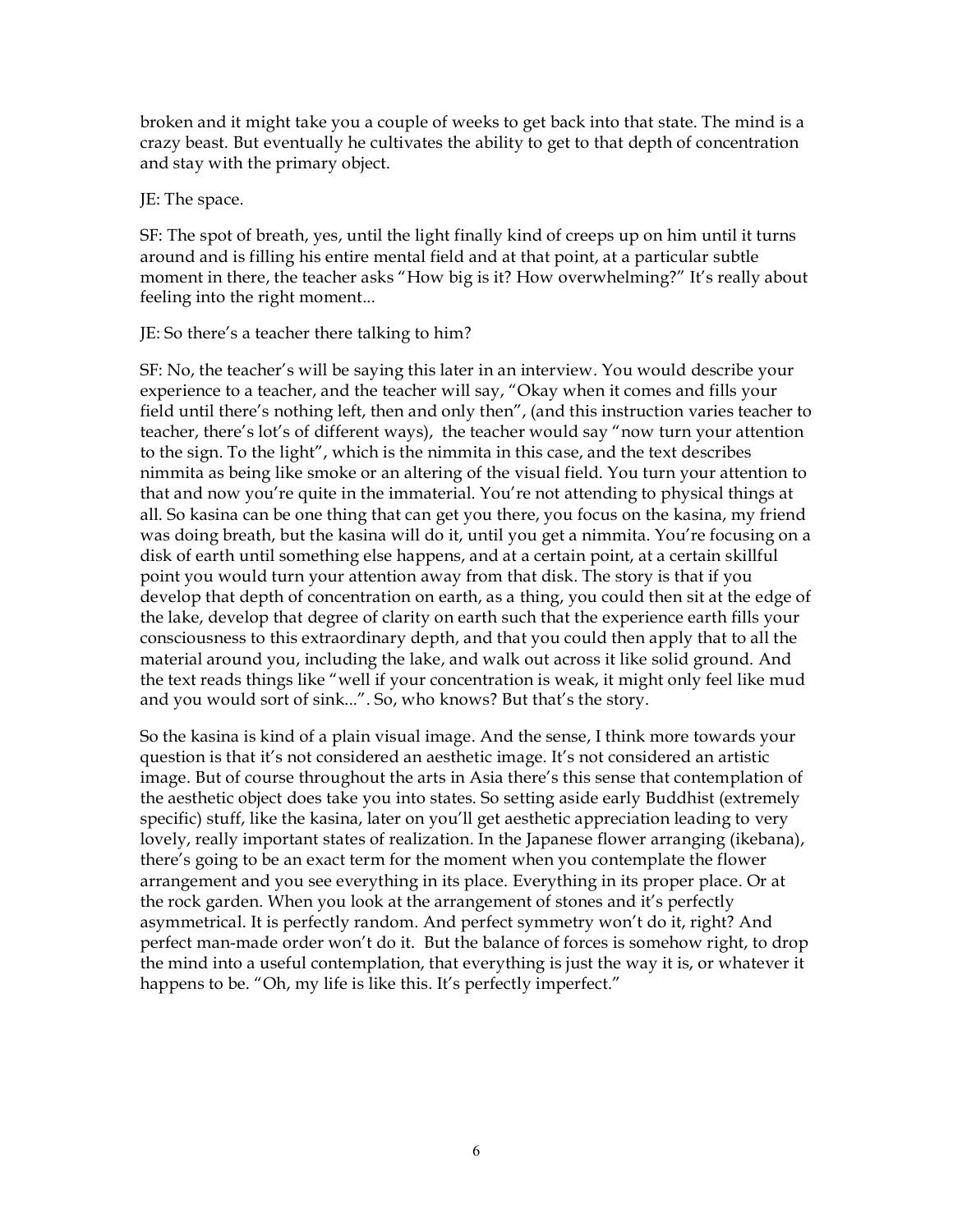# **The White Empty Space**

JE: the white empty space in these new photographs, is one of my primary investigations. For me the white space is metaphorical. Through an in camera process, the photo was taken in one prolonged motion. I'm out by the lake in front of the mountain. I see the landscape, in however many exposures. That is, 6 exposures create that piece all at once in camera. That's the process. But what's that doing is, in additive color theory, with the addition of more and more light things merge into this large white space. **What I'm interested in is through that, through an amplification, by adding that light, the detail is lost and it all just becomes this one space.**



(Jason Engelund, "Photographing Nothingness", 2011)

SF: It's interesting that that's combined in each of these images with these parallel lines, which is really different than it being kind of a soft edge mandala, that you know is kind of white in the middle and sort of opens out to an image. I like hearing about the additive process What it does for me as a viewer is a couple things. One is that my attention is drawn: it gives it a center point. In each of these 3, my attention is drawn to something like the center of the white space, as if everything else is radiating out from, that even though structurally it's not all doing that. Like in this one there's really this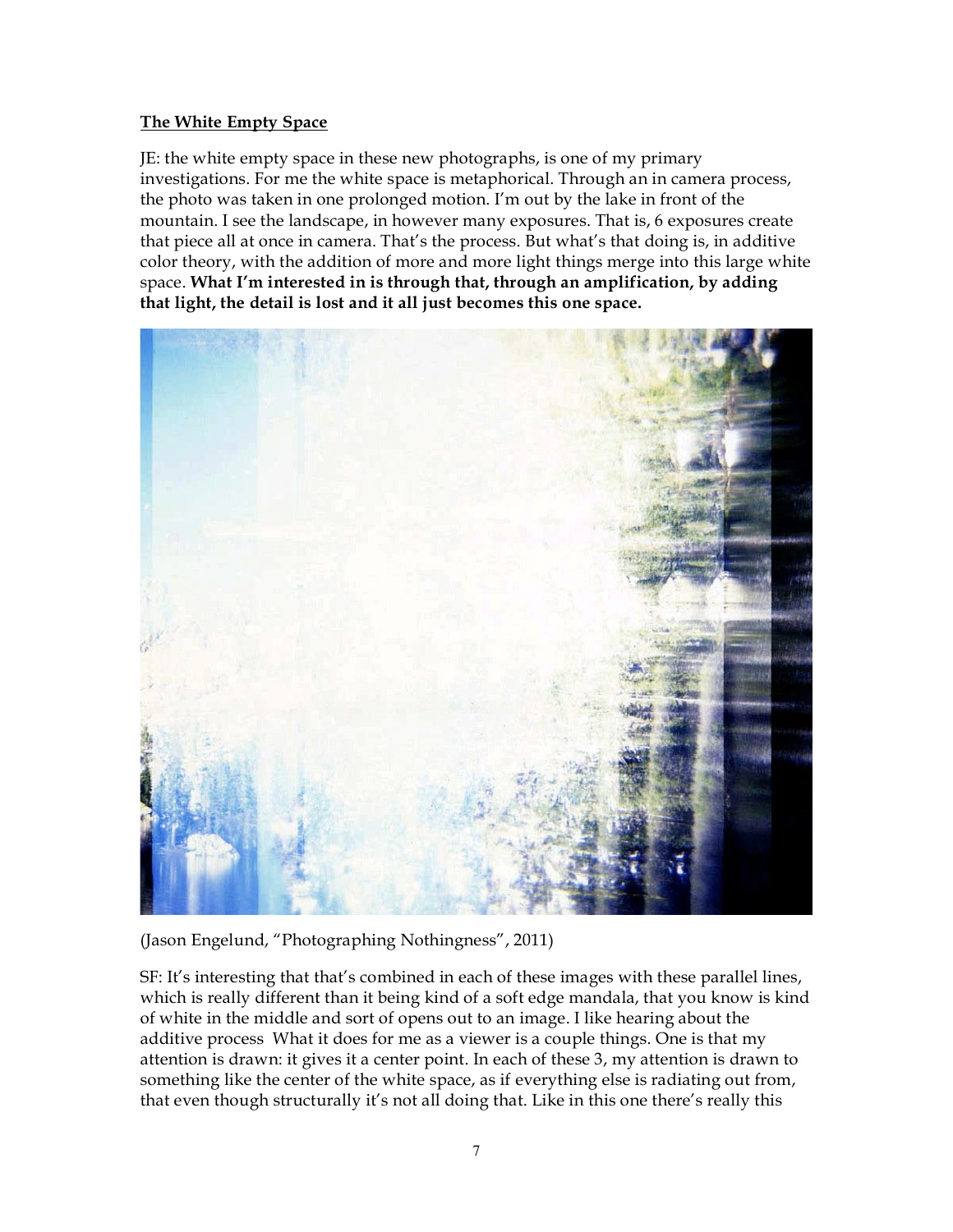sidelong landscape and these layers. But that one, structurally, it's a circle.Even with that big vertical divide in the center I'm still identifying that as the center of a sphere of light, in a way. It's not random, of course, that the contemplative images that come from India and many parts of Asia and some parts of the West as well are circular: circles and mandalas and kinds of geometrical patterns. The most famous of the early tantric contemplative images from India is the Sri Yantra, this pattern of interlocking triangles that is almost but not completely symmetrical, and it's this interesting pattern. It's absorbing — which is the whole point. [Here's a few versions of the Sri Yantra:]



(Sri Yantra mandalas)

 Your mind doesn't quite figure it out but you kind of land in the center. It has all those, you know, kind of metaphorical structures around it you know a model for this or that energies. [I'm referring to the square frame around the central triangles that traditionally represents the cosmos like a house, or castle/temple, or like a map of the world as a symmetrical square with 4 directions and a central mountain, called Mt. Meru (in India) or Mt. Kailash (Tibet).]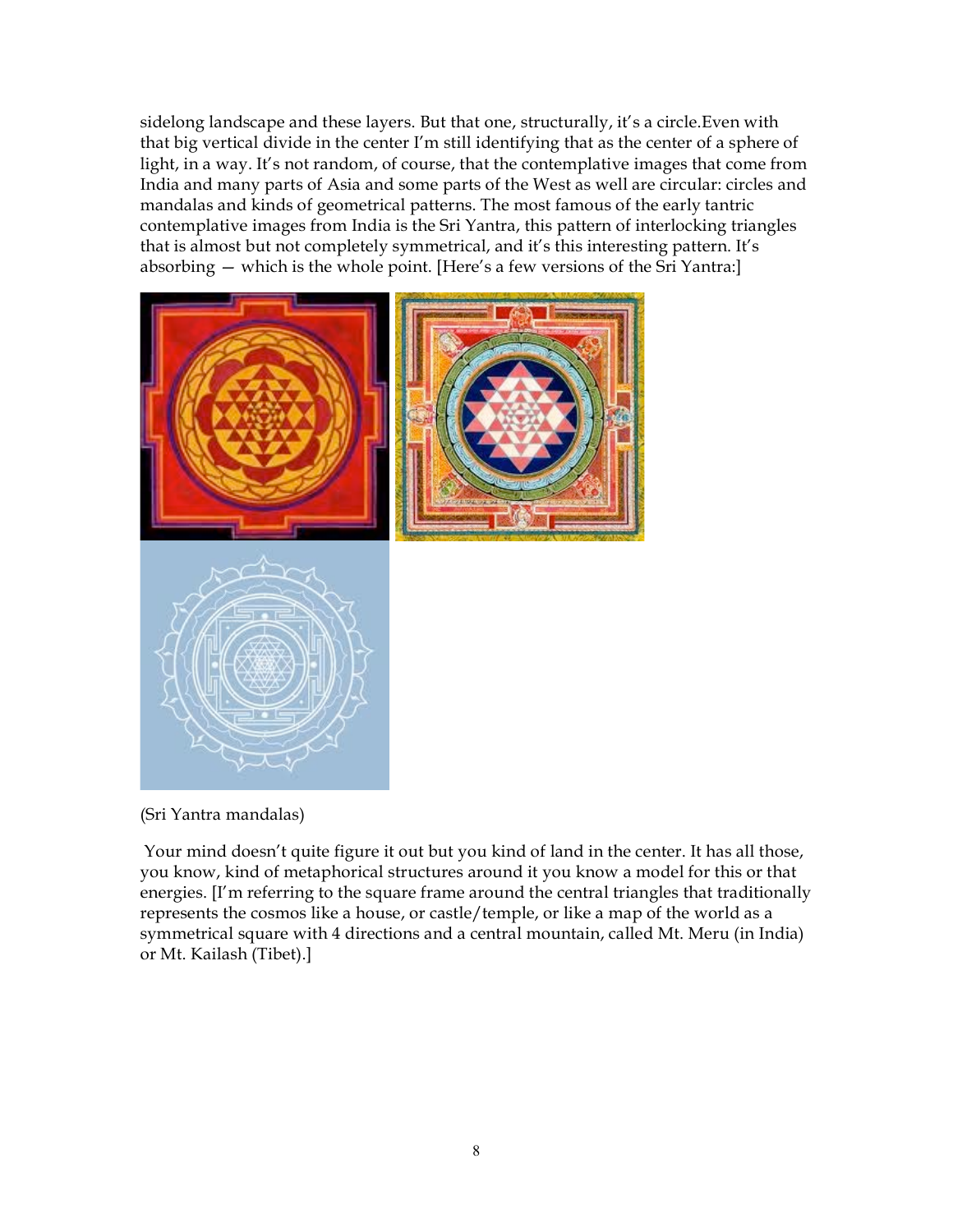

(Photographing Nothingness, 2011) (untitled Ocean, 2011) (A Geometry of Searching, 2011)

JE: Yes, what I've read on the practice of yantric painting, there's an architecture to the symbolism that goes into creating the composition. On one level you could almost read it like a code. So this image, with a particular set of shapes and elements is about "these elements. And in specifically these elements in this relation."

SF: Yes.

JE: And the idea of architecture in terms of composing light, I find, there's a nice through line there.

SF: One point about yantras, they work both if you know the code, but I think in a certain way they're only really powerful if they also work when you don't know the code. Because knowing the code is going to be an intellectual understanding, you know, deciphering it in a certain way, like "oh, okay that particular border is symbolic of the world as material and this border is symbolic of the world as energy". And there's going to be all sorts of stuff about it. But as a contemplative tool, and you'll use it in the same way you would use a kasina in the earlier Buddhist tradition, you'll just take it, tape it on the wall, sit in front of it and let your gaze just drop in, and use it as the focus object for the technology of concentration to still the mind on that one thing. And so of course one of the classic tools for that, if we're talking about light, is the practice with a candle flame (called trataka). And that you, **one of the nice things about light as the object is that, of course, all seeing is light, so it really gets down to the heart of what seeing is**  itself, but also the candle flame as an object burns an image on your retina, and so, you know, you watch it and different teachers will tell you what part of the flame to watch, either you drop into the blue part or the moment right above the blue part before it becomes all orangey and flickery. Ideally you do it in a windless room so the flame doesn't flicker and you have a nicely trimmed candle and its just this clear little white of light and you focus on the right spot in it, whatever your teacher tells you to do, and one instruction is to keep your eyes open and relaxed as long as you can, and let yourself really focus on it and what will eventually happen is that the all rest of your visual field will go dark, so all of your attention will go on that, partly through light contrast but also as a result of concentration. That will happen if you focus on anything visual long enough... it's a little trippy. So everything goes dark , and at that point, you can close your eyes and still see the image. And so in a way, if I took an image with a sort of strong light-dark contrast like this, I imagine that under the right conditions of external lighting I could really stare at that image with its strong contrast long enough or clearly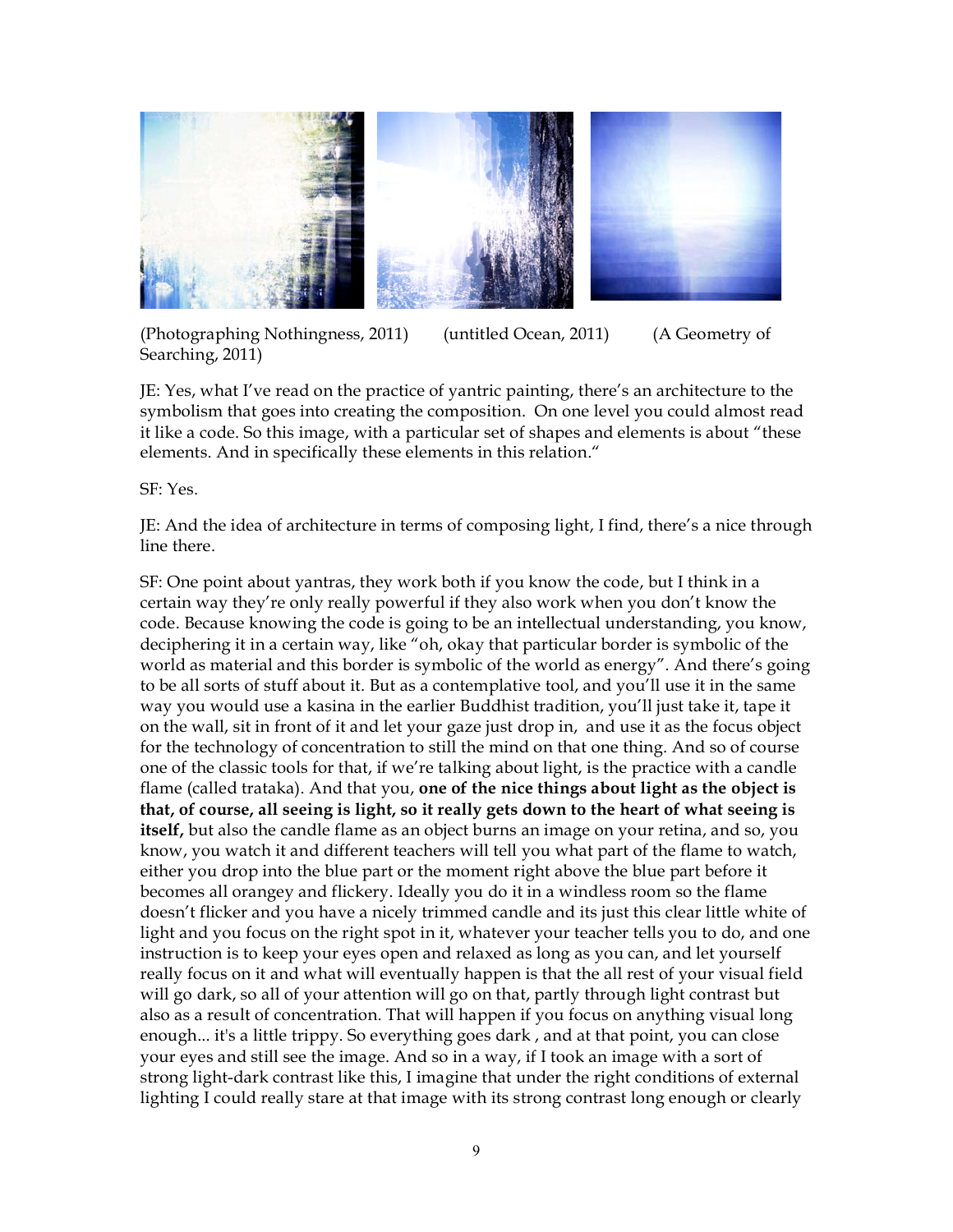enough that when I close my eyes that outline of the white would remain. And so some folks doing the practice with a candle flame will practice in that way, kind of steady it and then bring it internal.

And I guess just the one more thing in relation to how you initially introduced your work. **If the product of the photograph or the image is meant to invoke a state in the viewer, then in a way, for me in a way it's quite hard to say this image will lead to this particular state or that particular state, in the way that you know maybe the Sri Yantra leads to the same kind of state in many people. I actually suspect that it doesn't. I suspect that it's a tool that brings the practitioner into a contemplative state, but what that state actually feels like or brings to mind or "is" really depends on that person's practice and that person's mind and heart and what they're like. So some people maybe drop in and they get "oh yeah, boundless love". And somebody else maybe drops in and they're like "vast impersonal space".** And those are different experiences, right? But they both have a sense of spaciousness to them. Maybe someone else sees all those triangles and that little spot in the center and they're like "everything comes down to one point". So it's hard for me as a teacher of mediation. I would never say "do this practice and you'll get to this state" but I would always say "do this practice and see what happens". So it's always phenomenological. It's always like, whatever the stimulus is, what's the result for you? For instance when I focus on the third one there, the clouds, you know within a couple seconds of focusing on it and letting other things drop away, the first state that comes upon me is a wave of restfulness. It's "calm" as an initial state. And then if I stay with it from that first calm, then something else starts to bubble. This one in the middle ("untitled, ocean") is really different than that. When I first focus on it the initial hit is more like freeze-framing an explosion kind of in mid-blast, in midexpansion. Where the state is actually quite a bit more aroused, but stopped. And maybe this is a quality of photography in general but I feel it when I look at this one (Photographing Nothingness" it's like "psssst" (expanding noise). There's not a full release either. It's like if you pushed play it would continue to white — kind of expanding and washing out the whole thing I'm kind of stopped half way. Which "A Geometry of Searching" actually doesn't make me think of. It doesn't make me feel like the white is in the process of expansion and it's going to fill the field.

JE: What about this third one here?

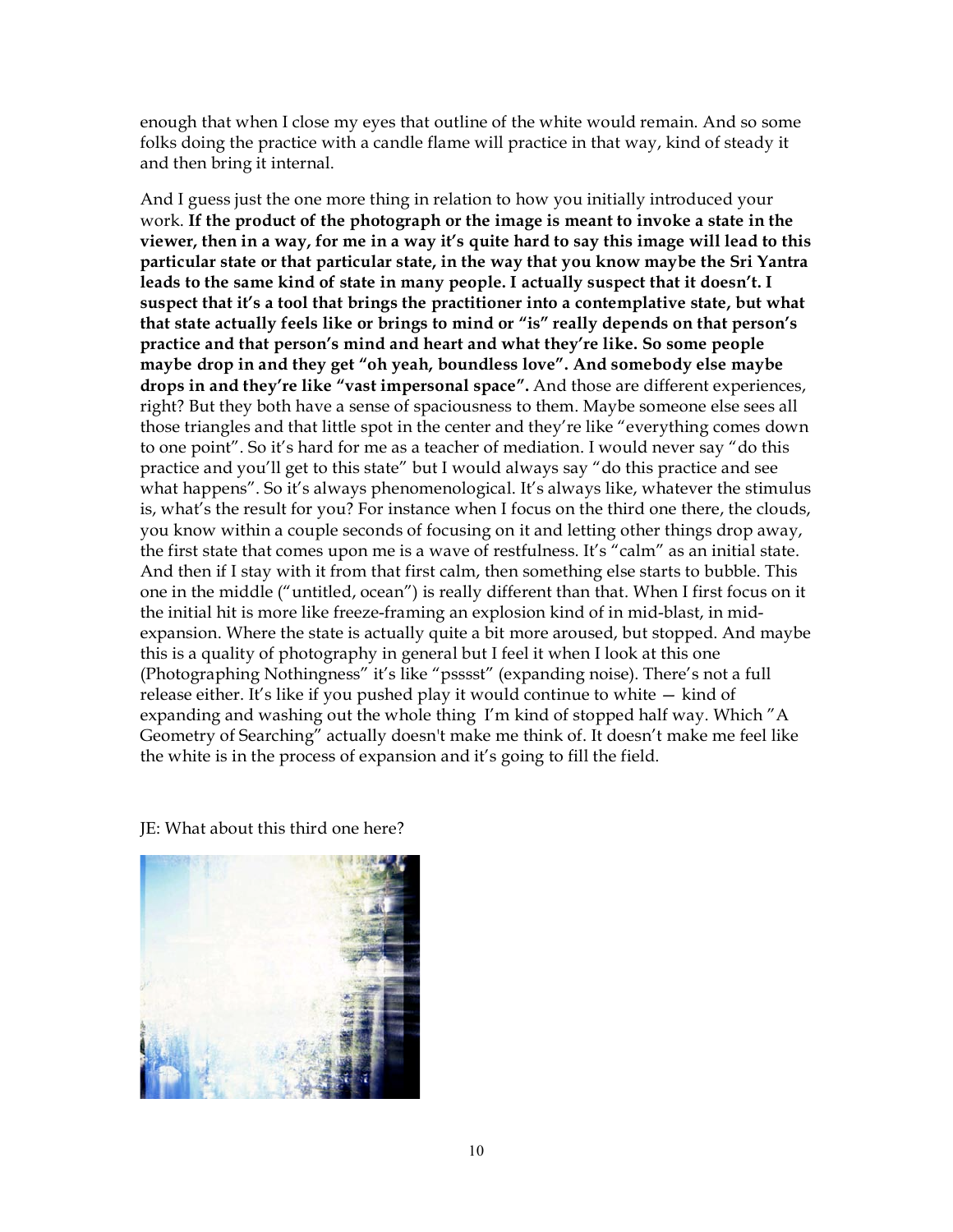SF: That one also feels like there's motion to it. Almost even like there's speed lines on the right here as if something's going "psst"(noise). Is it going out or in? I'm not sure. You could make up which direction it feels like it's going. The left side feels like it does "restful" more. There's less of the sense of visual motion on the left, it's more just lands and that little bit of lake which is quite grounding on the lower left. But the right side, especially with the strong parallel lines and the way it goes out into black is, yeah, almost like something is going "pstt" or "sssst" (noises). And in that sense, my experience of looking at it, my affective experience changes depending on which part of the image I look at. So if I stick my attention in the center, it's quite soft and motionless. If I look on the right there's this sense of both kind of fractured-ness and speed, which are just words but that describe the sense of, like, I get a tiny bit more sense of nervous system arousal on the right. Like, oh, it's a little bit just more buzzy. And then I think we're used to seeing parallel lines denoting speed and that's where that comes from, but the palpable sensation is actually just of a little bit more unrest. Of a little bit more vibration in my seat. And then in the lower left, at that fragment of lake, my attention kind of drops like "clunk" again, and it's nice that it's in the bottom of the frame, and suddenly it's just a washed out but recognizable nature image of a still lake with very little waves, and so that again is just an associational image, but also because it's recognizable where nothing else is. My attention lands there, as a kind of calm spot. So this one, there's a lot going on in it as my attention moves around, differently than that one, which, you know, is more just like "aah" — laid back. And it's doesn't hurt that it looks like it was taken from an airplane window. So it's like, "oh yeah, nothing happens up here, above the clouds". **Different than down here, where stuff explodes and it's all kind of wild. One of the first things as contemplative images they remind me of is, Are you as the artist — if the image is to invoke a contemplative state of some kind what are the parameters of that state that you're hoping to find?** This first thing that I sense is the scale between movement and stillness. Is something in motion or is something at rest? And contemplative technologies often, like on the concentrative side, are supported by the perception of rest. And so leaning on that end of the spectrum will bring the viewer towards the possibility of those kinds of contemplative states. Different that seeing... you know, if I go and see a 30 ft long Roy Lichtenstein that goes "Blam!" some part of me is being asked to go "pwhooo" with it, big freeze frame, and some part of me is being asked to say "ha ha comics"; all sorts of things. But there's a lot of movement in some way. You can flip it and you can say "nothing's happening — I got really close to it and it's just this dot…" But he's playing with that scale in some way. Differently than say, my guy Rothko, where I feel like I'm being invited do nothing more than sit down and stop being so busy and just hang out with red and yellow for a little while and feel what's really happening here. Nothing is really happening here. And so that one leads me more toward that side of things. This one leads me more toward the like "something's actually happening" so I wouldn't say that it's not contemplative, but it's differently contemplative than the one that inclines toward rest.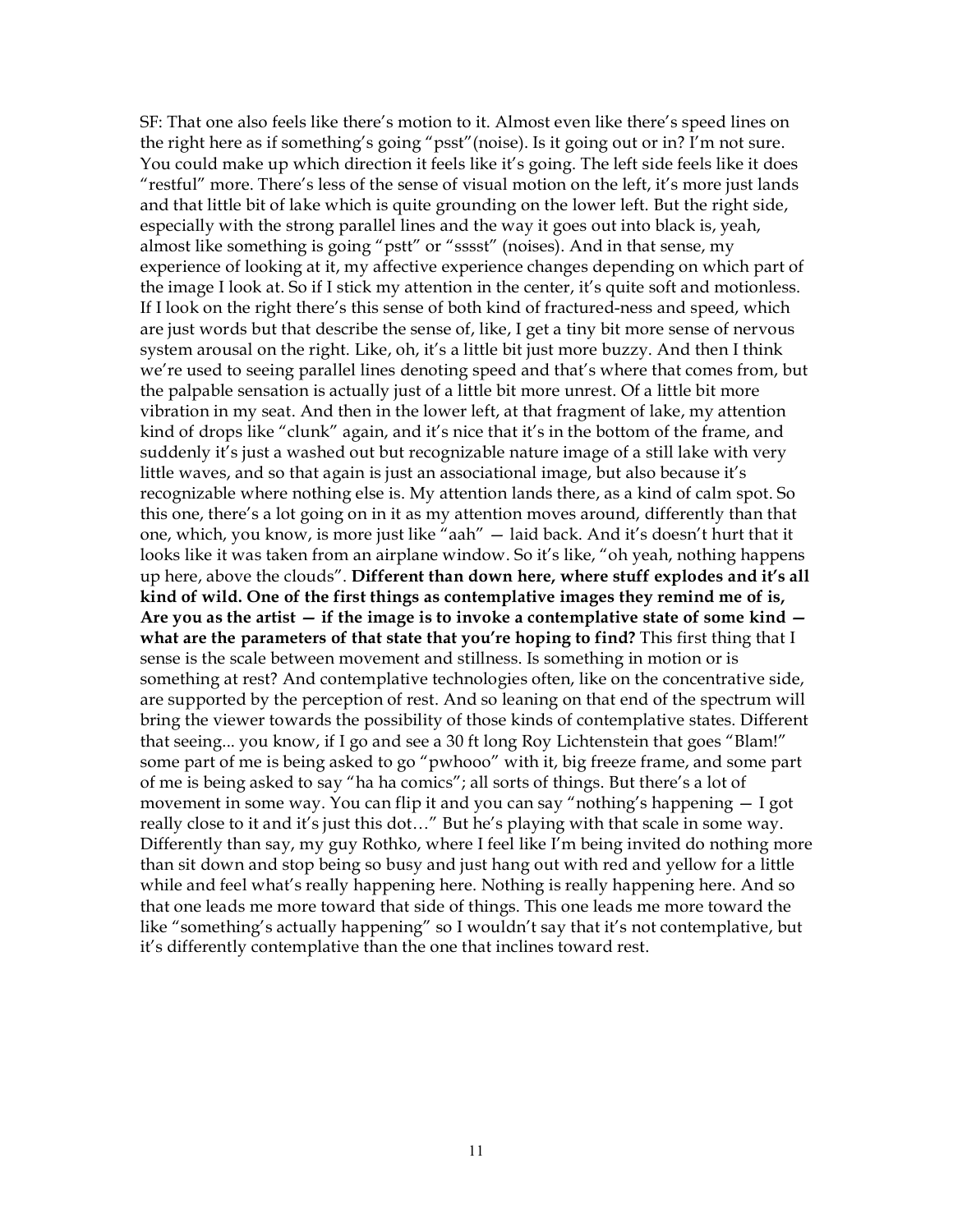

Photographing Nothingness, 2011 A Geometry of Searching, 

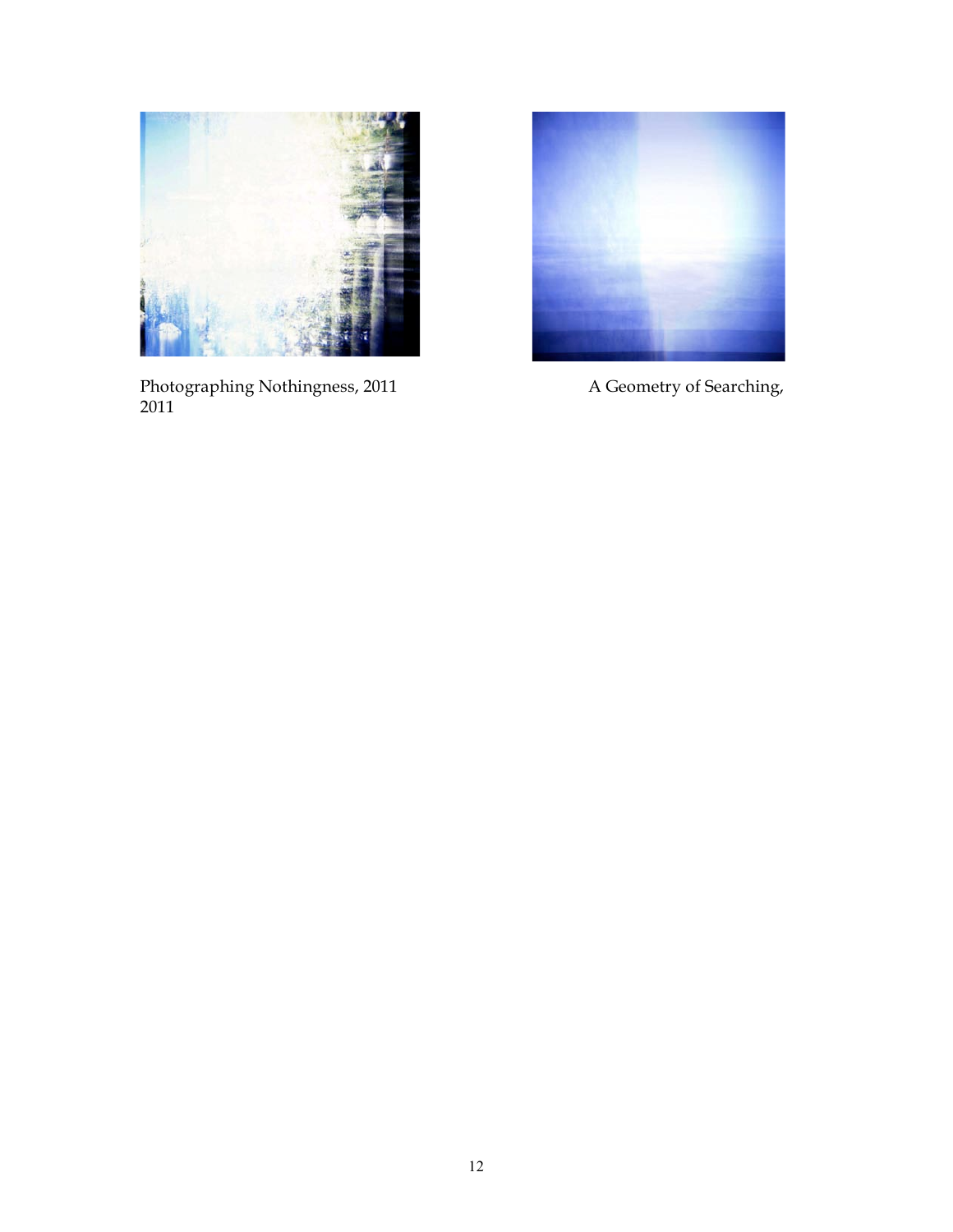# **Talking about Artwork in the Studio: How the White Space Works, and One Corner Painting**

SF: These pieces remind me of John Cage's prints and lithographs at Crown Point Press, late 70s, early 80s. He was inking the edges of abstract metal shapes and then getting these kind of shadow forms on the page organized in a chance way, but structurally very nice. And these others he made outside, bundles of stray and then doused with paper,

JE Lit on fire?

SF Yes, lit on fire, and you get these kind of outlines and smoke marks on the print.

(John Cage prints, from Crown Point Press)







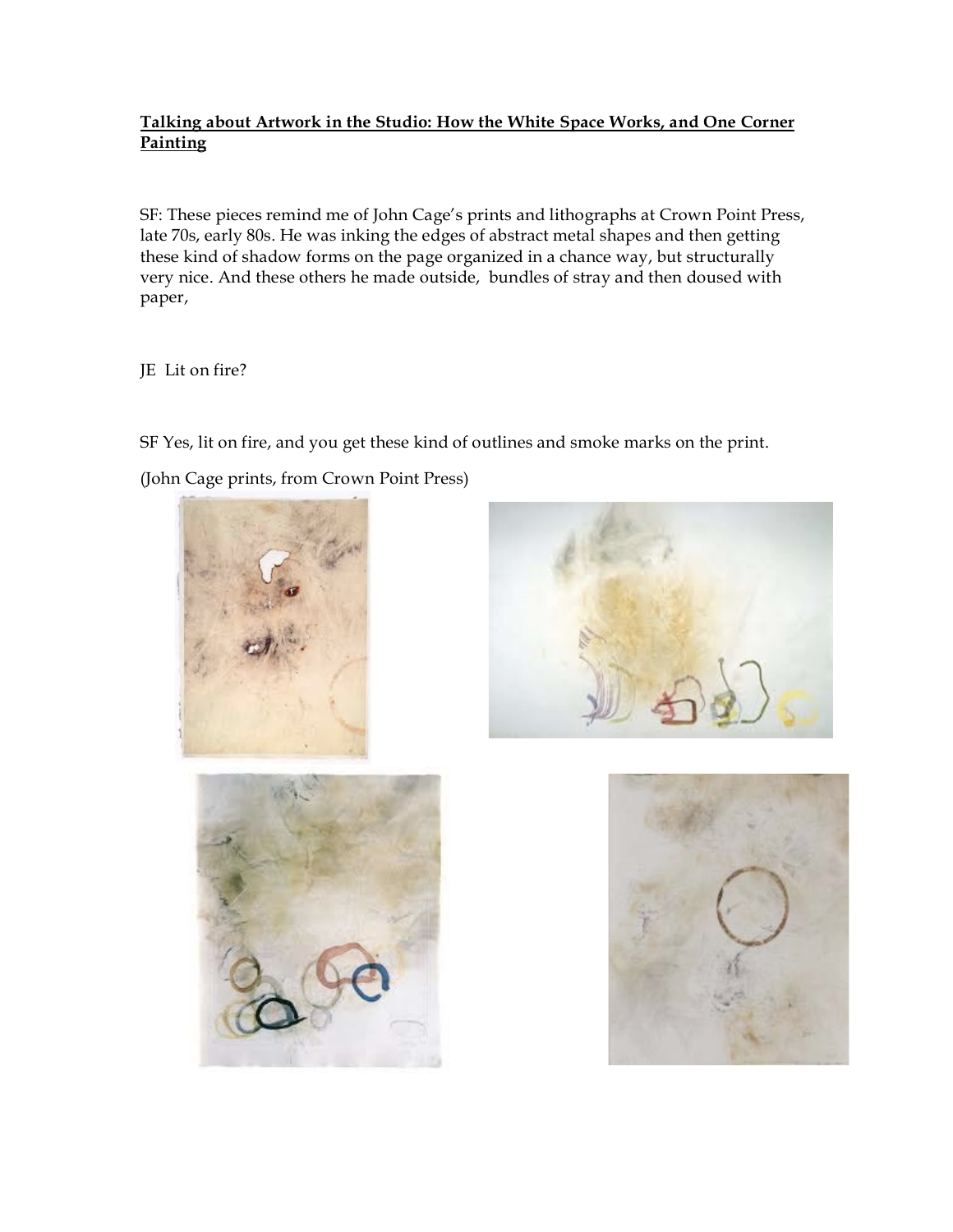SF I'd have to remember more closely how he made those. But again interesting and the way that you have the outline here in this work, it reminds me something of an after image phenomena. Cage's work is not like your pieces at all, but your work reminds me of them.

JE Similar elements of chance, in art making.

SF You're kind of taking these marks as they come, and this edge, but it ends up being, compositionally a really beautiful edge here.

JE These are new pieces. Ironically even though this piece (demolishing light) looks similar, this is a crumpled up color film slide put on a scanner bed and then inverted. I did that at the recommendation of my teacher after he saw these first pieces. I found it interesting that it was similar color.



SF What is it that makes the blue orange colors happen?

JE It's going to be the inverted color. These are scans so it would normally have a black background, so trace it back from there. So with this, (gel piece) it's the light from one of the flashlights that was shooting into it. Then inverted and printed.

SF That makes sense.

JE I think you've seen this stuff before. Though with this one, (Nothingness) there's a new and different version. This print is made from the same film strip. This is the same in-camera shot, multiple exposure, that happens by taking a picture, slowly advancing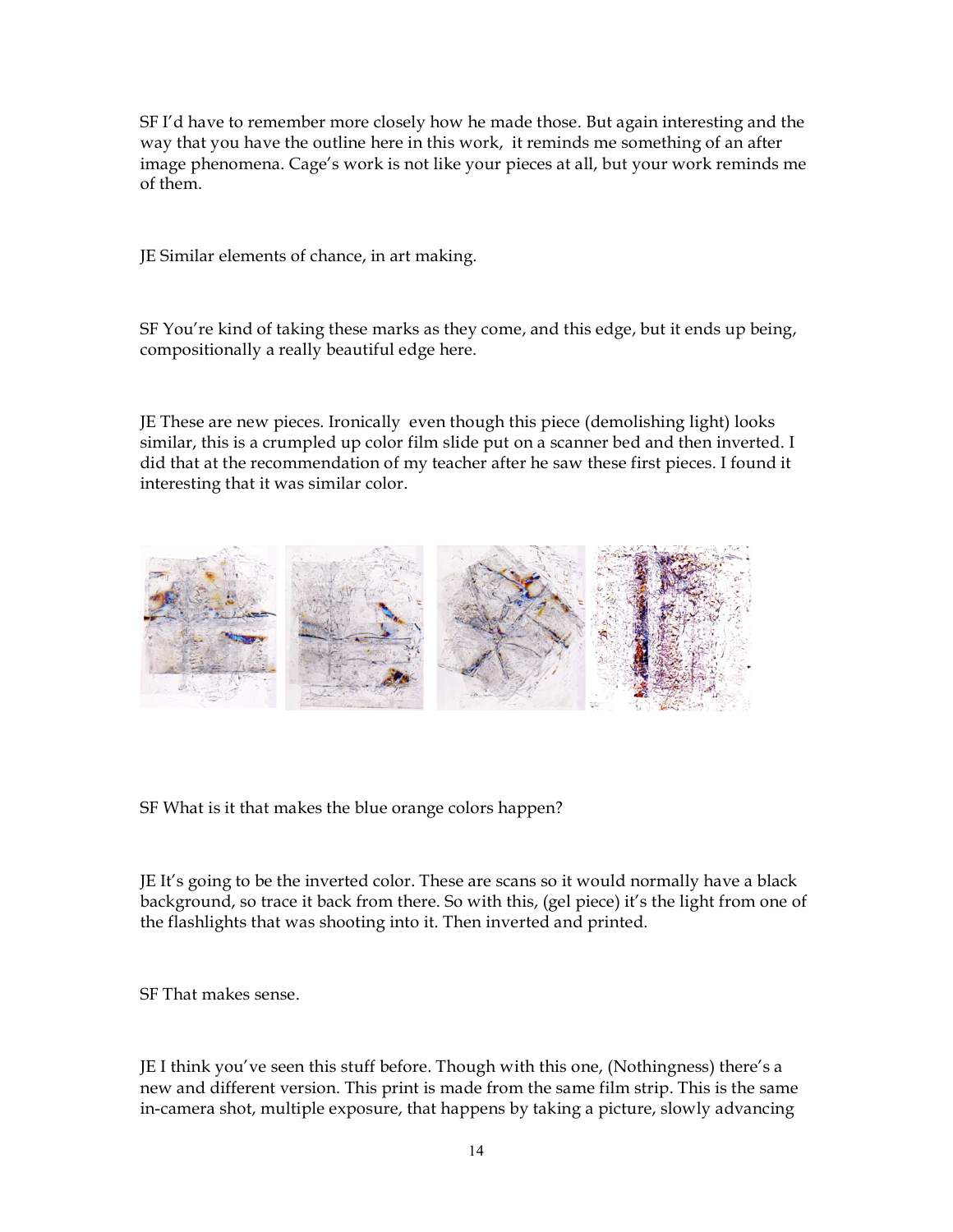the frame just a little bit, taking another picture, advancing the frame a little more, another picture. This is the more of the film strip that we're seeing, than in the initial version, which I like a lot as I like the empty white space as that's what I gravitate toward. After showing the first version to a bunch of people and getting their responses, they said they didn't have enough to hold onto in that image. By showing more of the original film strip imagery, it seems to give more of a narrative as to how the empty white spaces becomes what it is. The landscape itself dissolves away. If you read it in this narrative path.

SF: Totally

JE: I like both. In a way they are two different pieces.



(Jason Engelund, "Photographing Oneness" 2012)

SF: They certainly are to me as well. I get why people would have that response. I read this white space differently from this one. This one (Photographing Oneness) gets really empty. For a bit in here, it's just plain paper. And in a certain way, I don't see the "lightness" of it or the "dissolve into lightness", as much in here anymore. Because once these (Nothingness) little spots disappear, it's really just blank paper(Oneness). In a way that it's not here. There's still the image behind here.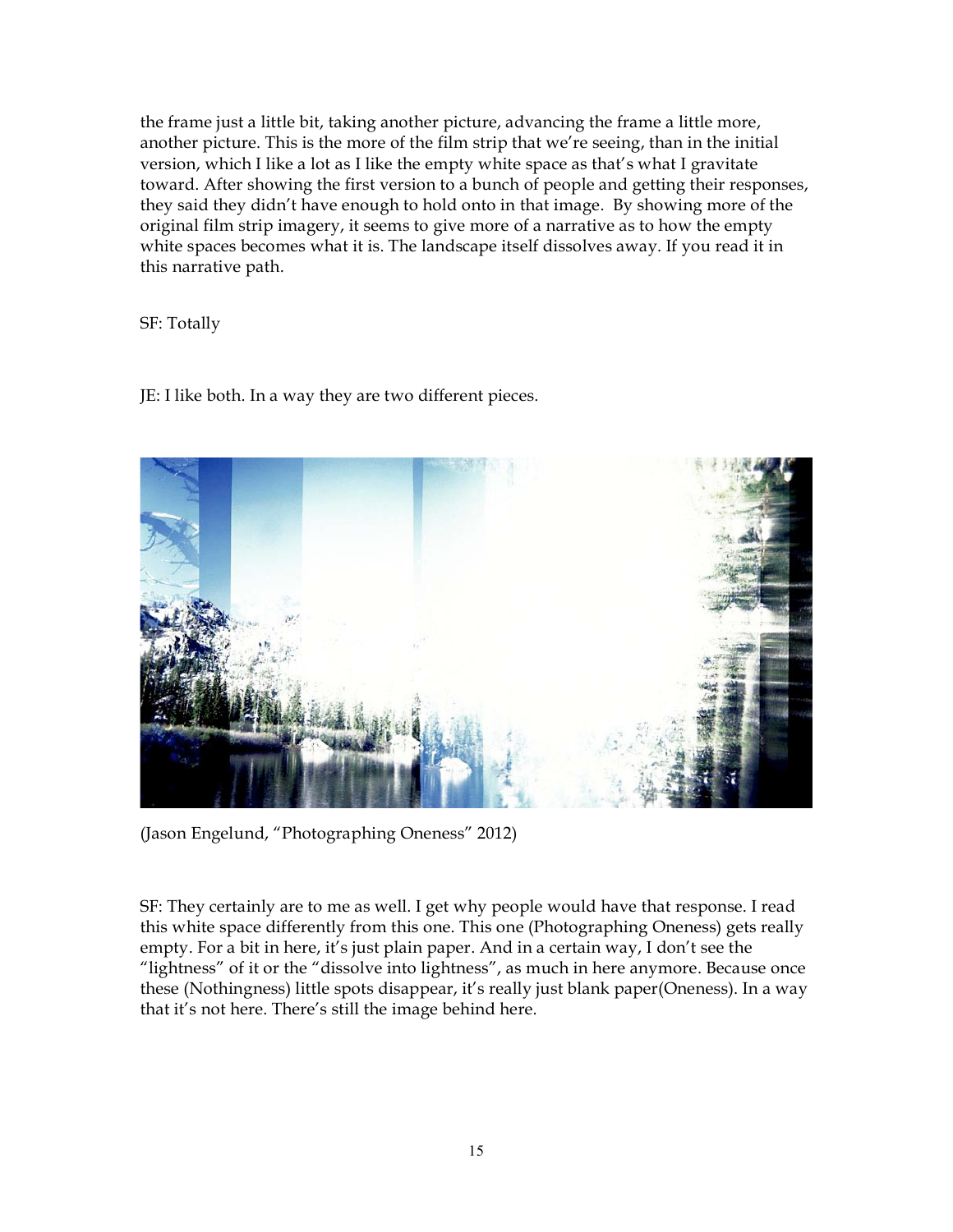

(Jason Engelund, " Photographing Nothingness", 2011)

JE Right, you're still getting the noise, essentially from the residual information of the imagery.

SF With this movement, it goes all the way to the middle. Sort of exploding from the middle. Whereas here, it's the vertical lines that are more prominent and it kind of just disappears into plain white.

JE (laughing) Hours of labor trying to print this thing. But so it goes.

SF (smiling) There you go…

JE That's part of the process. But ya, I like both actually. Technically speaking, (nothingness) this line I found disturbing, but to get rid f that I had to sacrifice that. The type of paper it's printed on is relevant to that whole process too. These are from two different printers and two different papers… but anyway, what can you do?

SF Right?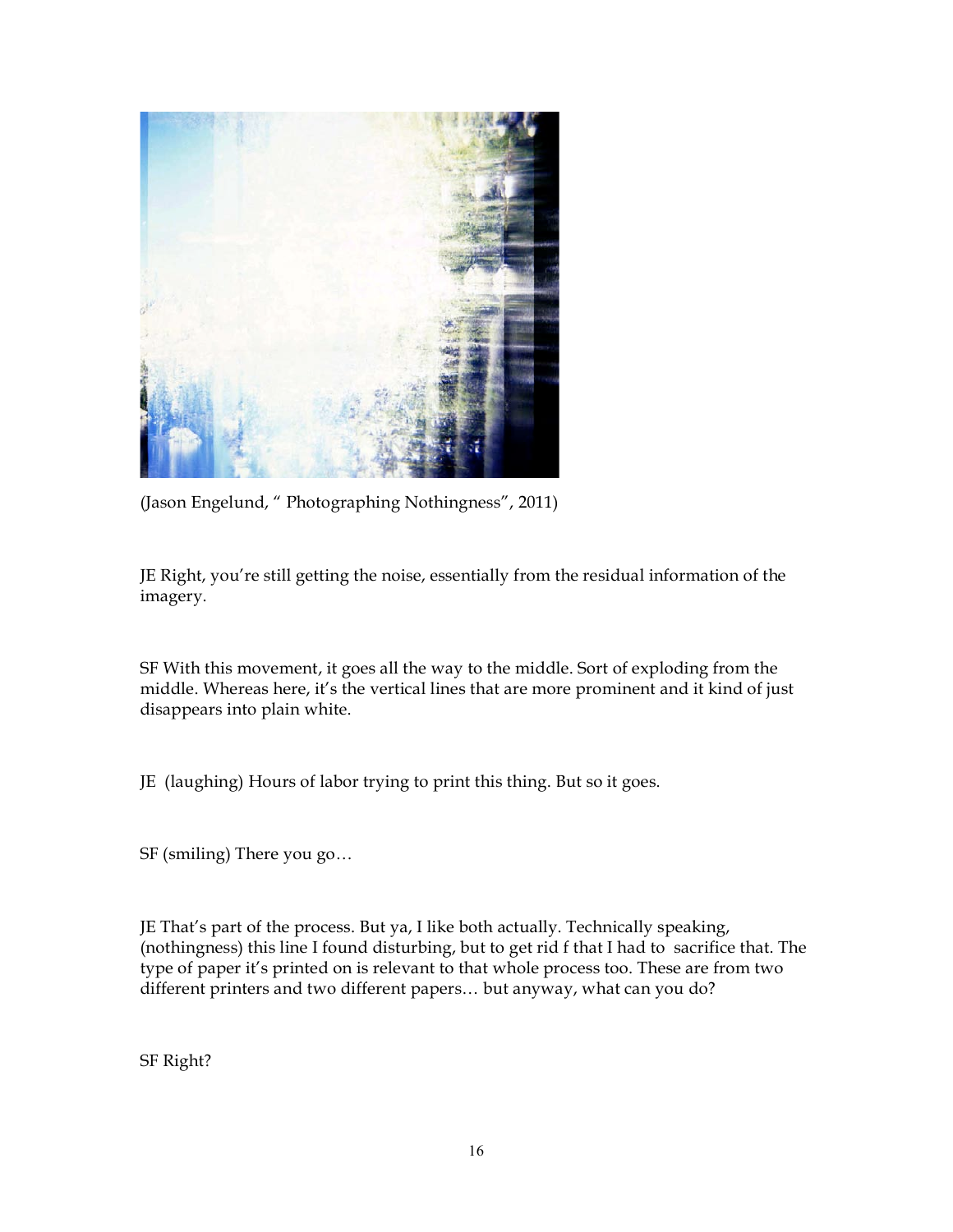JE And this is piece is pretty new, [Blossom 2] as the trees blossom this week. I'll be doing some more of these. This again is the idea of the multiple exposure, in camera work. You can see the one exposure that's taken "correctly" so you get the reference to the element of nature, and then by blowing out the focus in another exposure is where the image starts to fall apart. And that's what I like: What's the vision that happens where the vision falls apart?



(Jason Engelund, untitled "blossom 2", 2012)

SF This one is simpler. In a certain way, even with the multiple exposures, which aren't as apparent, it has less narrative for me, it's in a way less conceptual. I get the tree and blossom, then there's a little play with it, in the way that it blows out, but it doesn't really move way past the original image like the others do. I'm still pretty much with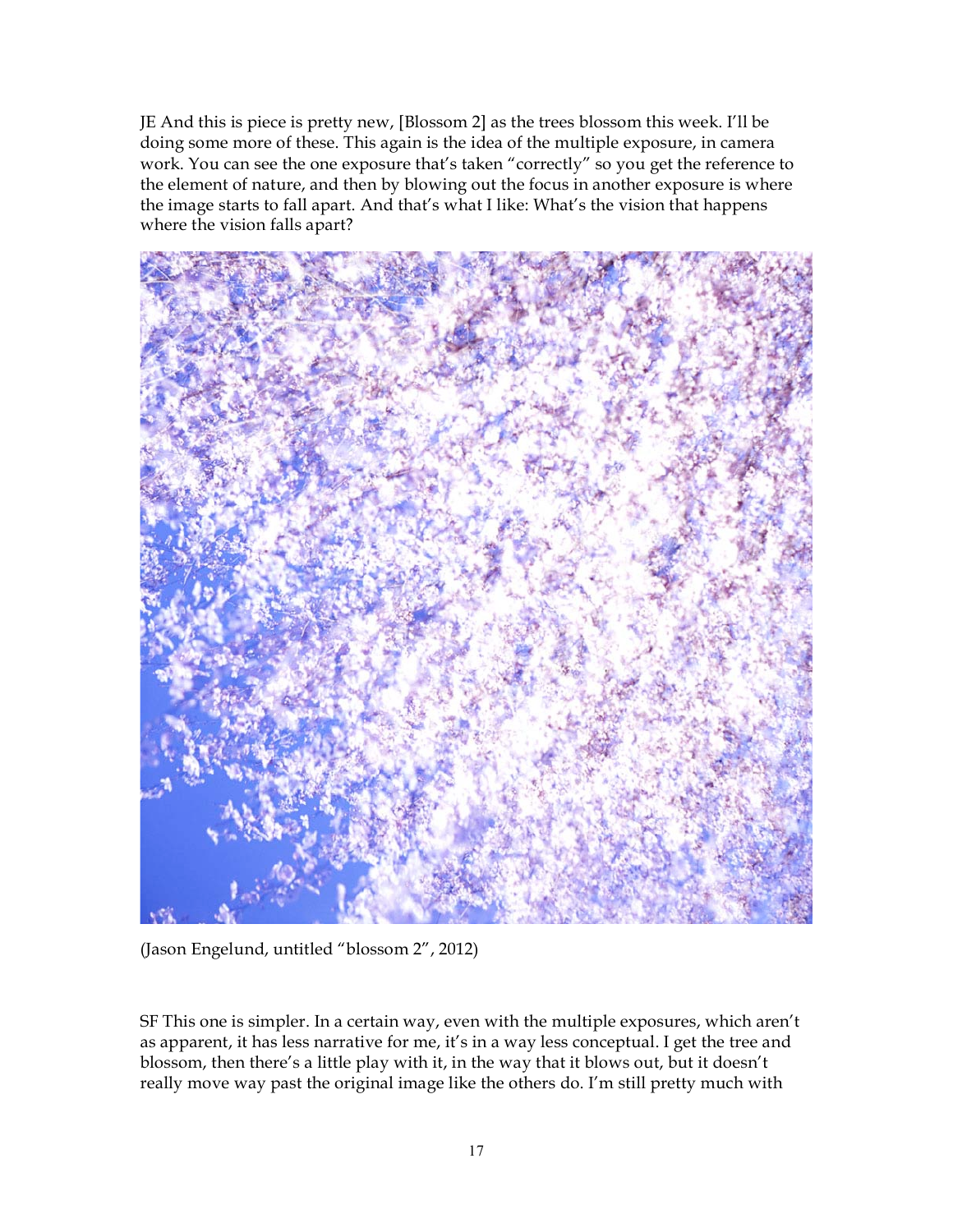"I'm lying on my back looking up through a blossoming tree, and the sky, and light." I like really sensing the detail of the original thing.

SF When I first see it, my first hit was, the sky when the clouds are really spotty and high up. It looks more like sky and clouds, than tree at first go. That moment of being "what is it? ...oh... oh.. I get it" is nice.

JE: Cool.

SF Like those over there, there color stuff is fun. I can't actually tell what color the tree actually is. All of this purple that comes through. I think it's a tree with brown branches and white blossoms, but all this purple, the little bud of the blossoms really fuzzes out in a nice way.

JE It's interesting how that happens. One of my photography teachers was playing with it in photoshop and I got the sense that he wasn't sure what the natural color of the blossom was either. This is one of those magenta pink trees that you'll see out there. But then when you blow it out, like that…

SF So the blossom itself is actually more magenta and then it's because of the exposure that it turns white.

JE Exactly.

SF That's nice.

You know in an opposite direction to the sort of blowing it out with light, in a certain way the place that my attention is drawn even though this is kind of a triangular or the sort of mandala center of it, I keep kind of landing down here, in this really clean color, in the corner.

JE Can you talk a little bit about that?

SF I think there's a way that the primary image is really busy, and maybe in the way that I was responding to in relation to these, (Nothingness, Oneness) where there's a clear center of saturation.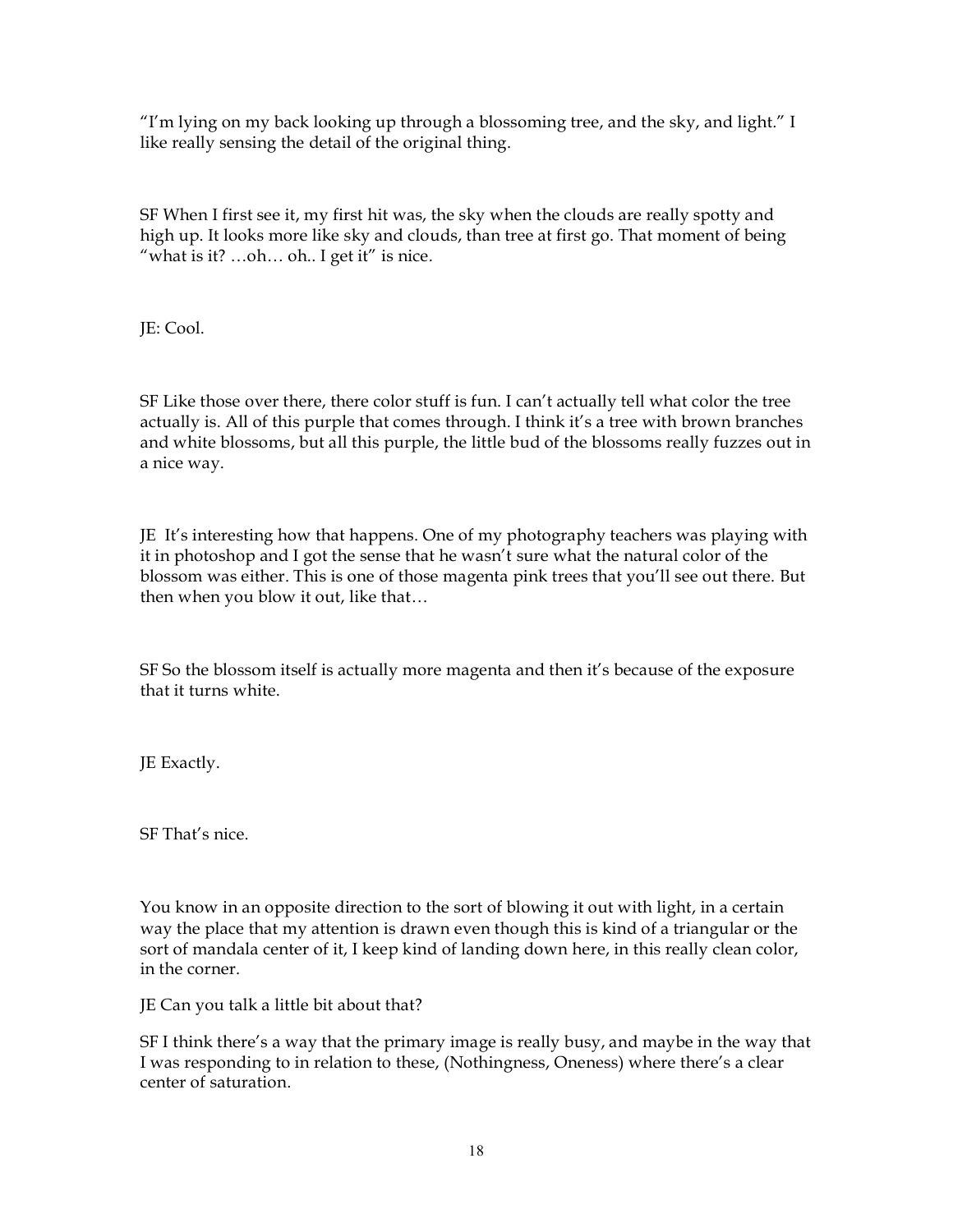## JE Right

SF My reaction to this was that it was a little too empty, for me, but there's also a "Yeah, it's just gone... All this stuff dissolves into total, real emptiness." Almost even from a sort of art-conceptual emptiness, it's just photo paper. Not even "I'm looking at an image that tells me something about light, but oh, I'm looking at an image that tells me something about printing images on paper and hey this is just paper you know, we're just looking at paper. So in a way that's what I get from this. (oneness) In this one (blossom2) it's busy in here, so I don't really get anywhere to land. It's more like, I'm looking at a cloud or something , rather than a solid something, like in those landscapes. And so I kept noticing, "oh, that little patch down here in the corner". And it's interesting in this piece too (Nothingness) you have this little patch down in the corner. And I remember fixating on that little chunk, which like in the other piece is also blue, and that's the sort of defined, representative frame, or spot, that grounds it a little bit. I think that little blue corner grounds it as being like, …you know, there's a phrase from the Buddha: " The blue true dream of sky". It's not only that that is a gorgeous color, that saturated blue, but it's the "not busy" spot in the whole thing. I think the image would be lesser if it didn't have that spot to balance it. Interestingly, we haven't looked at this one. But this one, the same lower left corner, "oh look at all that kind of play of light and then … whoosh, just black.



(Jason Engelund, "Twice the Ocean at Night Gave Light" 2012)

JE It's definitely something I see in my compositional style. It's not something that I can directly articulate, as to why it works the way that it does. But there's kind of this resting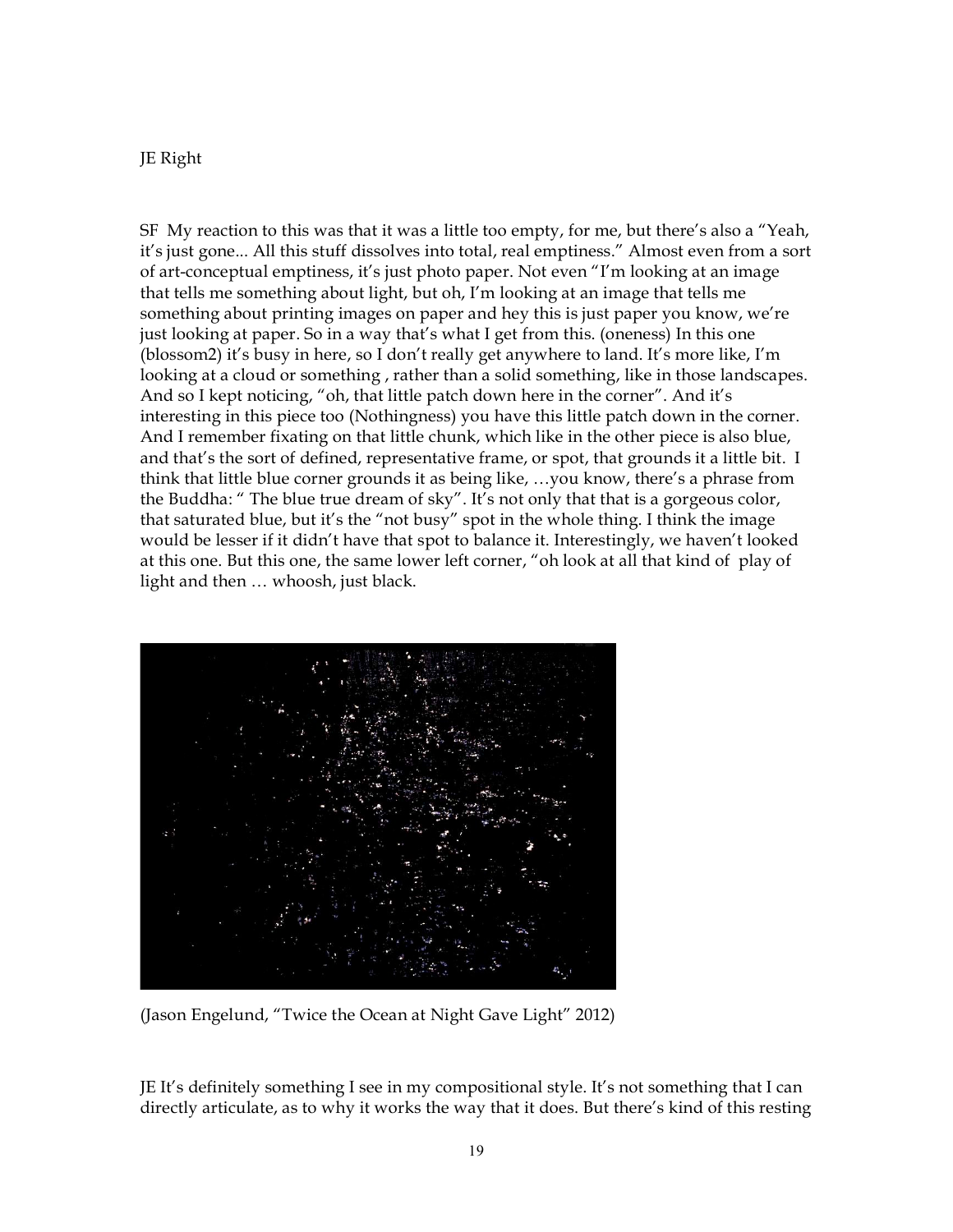point, that's generally in… You know **I generally treat specific quadrants of the compositional plane in particular ways. They each have their own qualities. So there's this area here. It's going to be very different than right here. What you can do with these different areas of the compositional field and how they balance out in the over all gestalt of the composition.**

I'm just a little curious about it, but I wonder if that's a trained thing, as you know we read from left to right and top to bottom. But are those compositional quadrant qualities different in a culture where you read in the opposite way. Maybe, maybe not. I think it's probably more engrained from the relation to up and down, and the horizon line and the sky.

SF I would lean toward that. In some kinds of old Chinese landscape painting, there's all sorts of theory around "how do you compose the plane?" You have this really tall plane, and it's all mountains to here, and then a huge expanse of space above.

JE Right, right.

SF And then a tiny little horizon way down at the bottom. And to ground it all, one little dude in a boat.

JE Ya! Ya.

SF To just give you sense, of the space, or the huge horizontal spaces, rolling spaces, on and on and on. And always somewhere in there, there's going to be something that grounds it. A little hut, or a prominent rock, like that thing in the landscape.

JE: You know **I love big empty canvases. There are some in which there's just a little tree branch that comes into a corner of it, and then there's one little bird. I've heard it referred to as "one corner painting", because they just anchor it all in that one corner, but then give you all of this space to interact with.**

SF: Right. And in the way that we've been talking about space and emptiness, in an image like this it's like you're tricking me into thinking that all of this is what's to get activated with and to get busy with, but it actually all drops down to a patch of sky.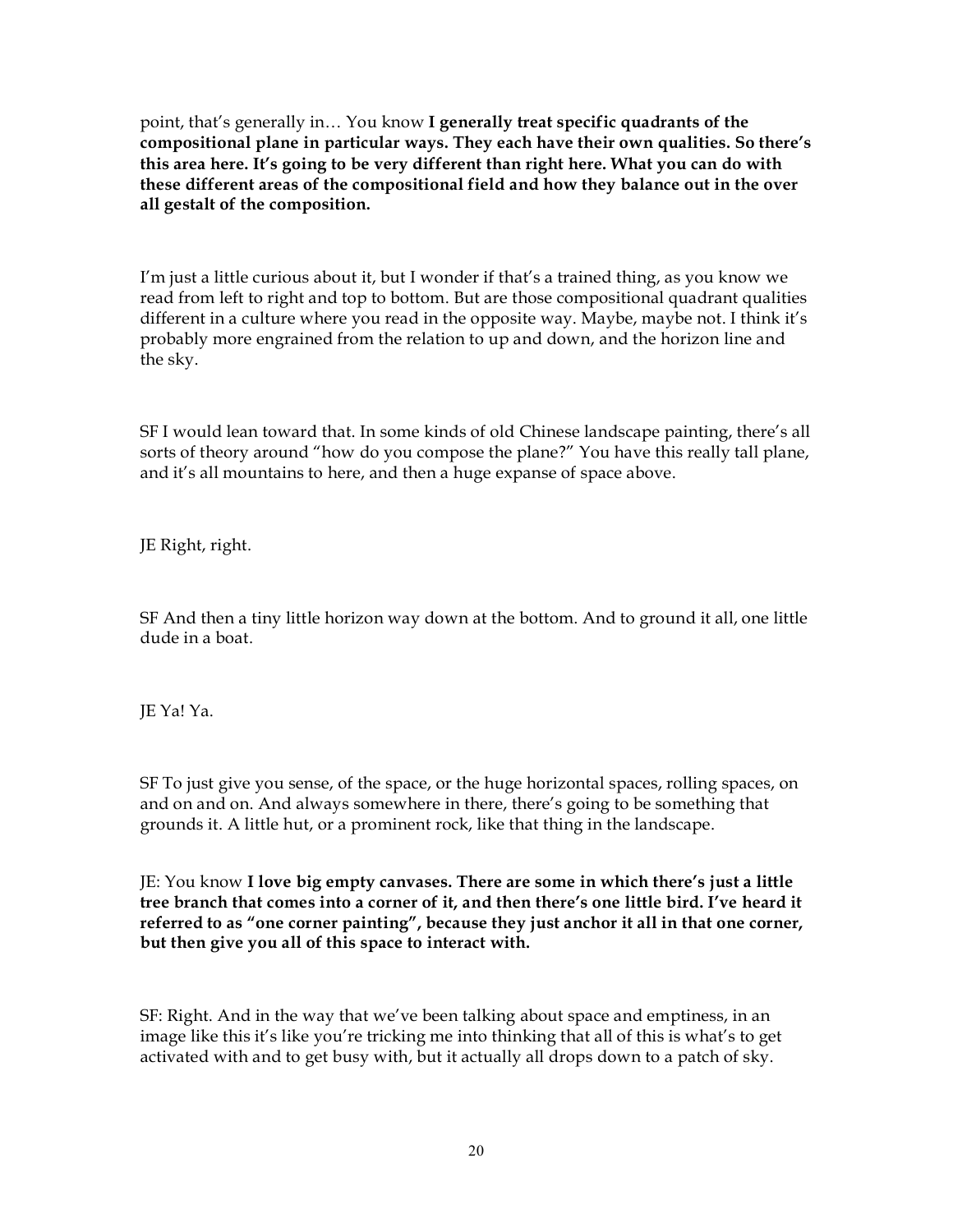JE I hadn't made the connection until you just did, but in both of these pieces that one corner area is blue. And that one down there, has the rock in it, which is almost like this inside joke "Oh, you can go and sit on this rock if you want.

SF: (smiling) Totally, yes! Go to this lake.

JE: (Laughing) Actually I highly recommend you go to this lake and sit right there on that rock…

My color palette, this blue and white, and the other, the purplish.

SF But it's interesting in these most prominent ones, that curve burn mark is this saturated blue, and you've got this circle on the wall which is beautiful, kind of the little mandala of saturated blue, and the sky with the little dots. So there's something in that color, I'm seeing around in the room. In that one as well.

JE Yes, that Photo Enso

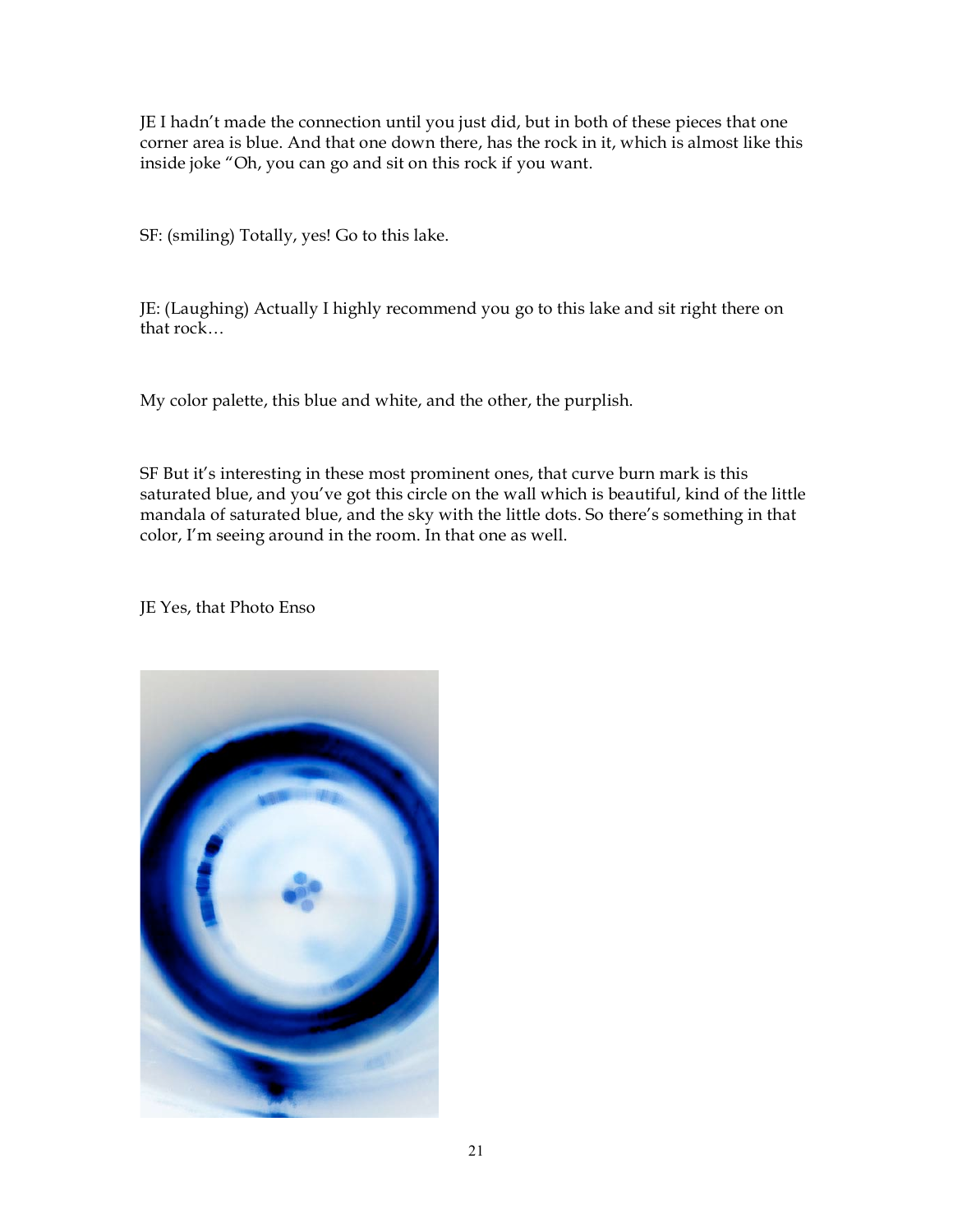(Jason Engelund "Photo Enso, 2319", 2009)

SF Which is super nice. I'm just kind of looking around now and sussing those blue, which are really different from one like this where your color moment is this brick orange red.



(Jason Engelund, untitled, 2011)

JE It's funny, there is a blue version of that picture. It's on the same roll. It's the same shot right after that, and it's the bluish version of that same scene, though shot as a multiple exposure.

SF It's curious because they wash out in different directions. That one with the red feels like the vibration is higher. It washes toward the high-pitched direction. Whereas blue washes out toward the low pitch direction. It's cool vs. warm. So the cooling, this gorgeous trees and mist kind of straight forward landscape shot: it's so restful. It's like "I know that; whatever that moment in time is when the mist is heavy on the trees. I've been there. I know what that feels like, and it's just dropped back, really in, in a different way."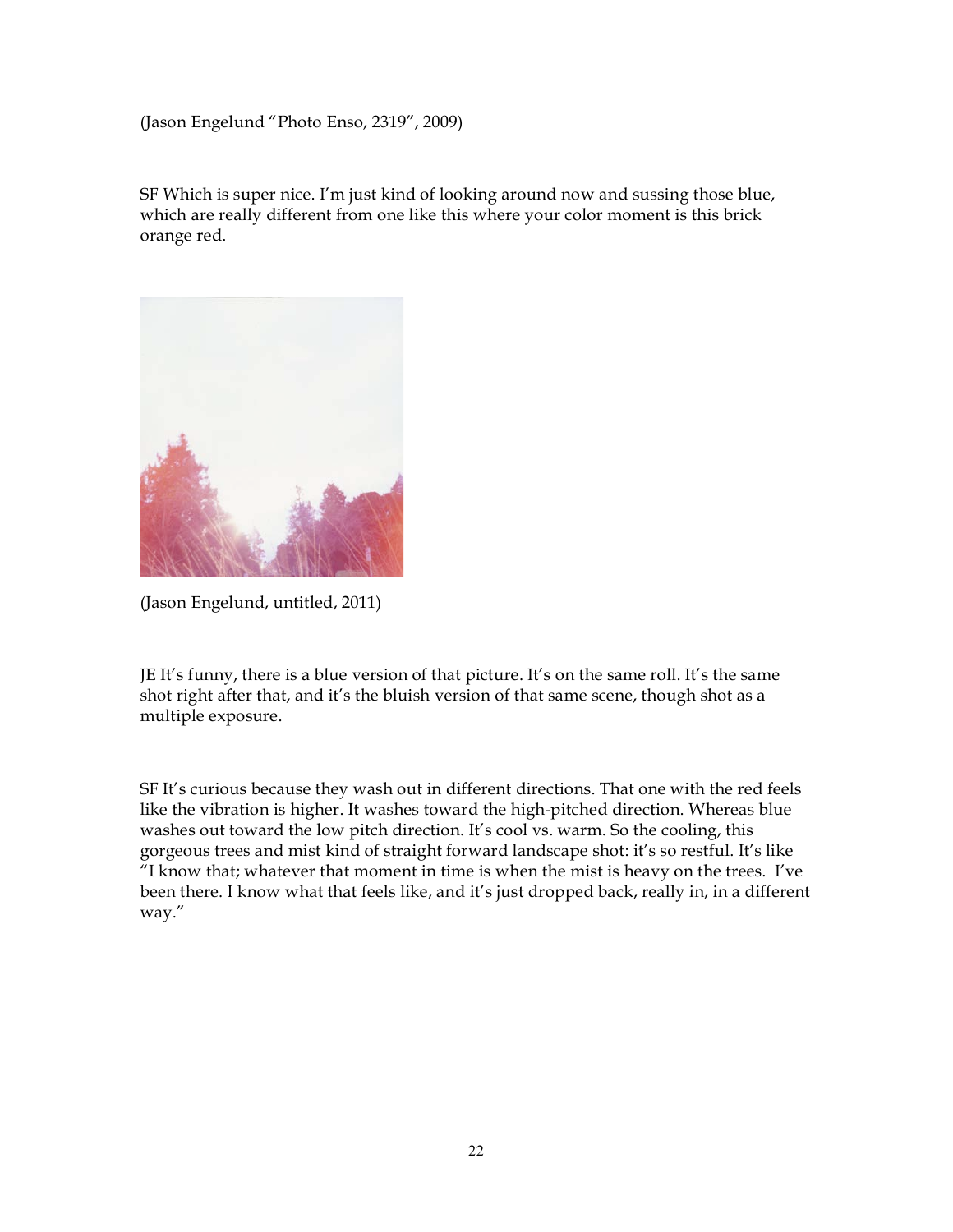

Different from this (red trees above) where the sun is striking. And it even feels like you can't focus, like a photo from summer camp in 1975, Polaroid right?

JE (laughing) Ya, right, right ha ha.

SF But everything felt washed out at that time.

JE That's cool.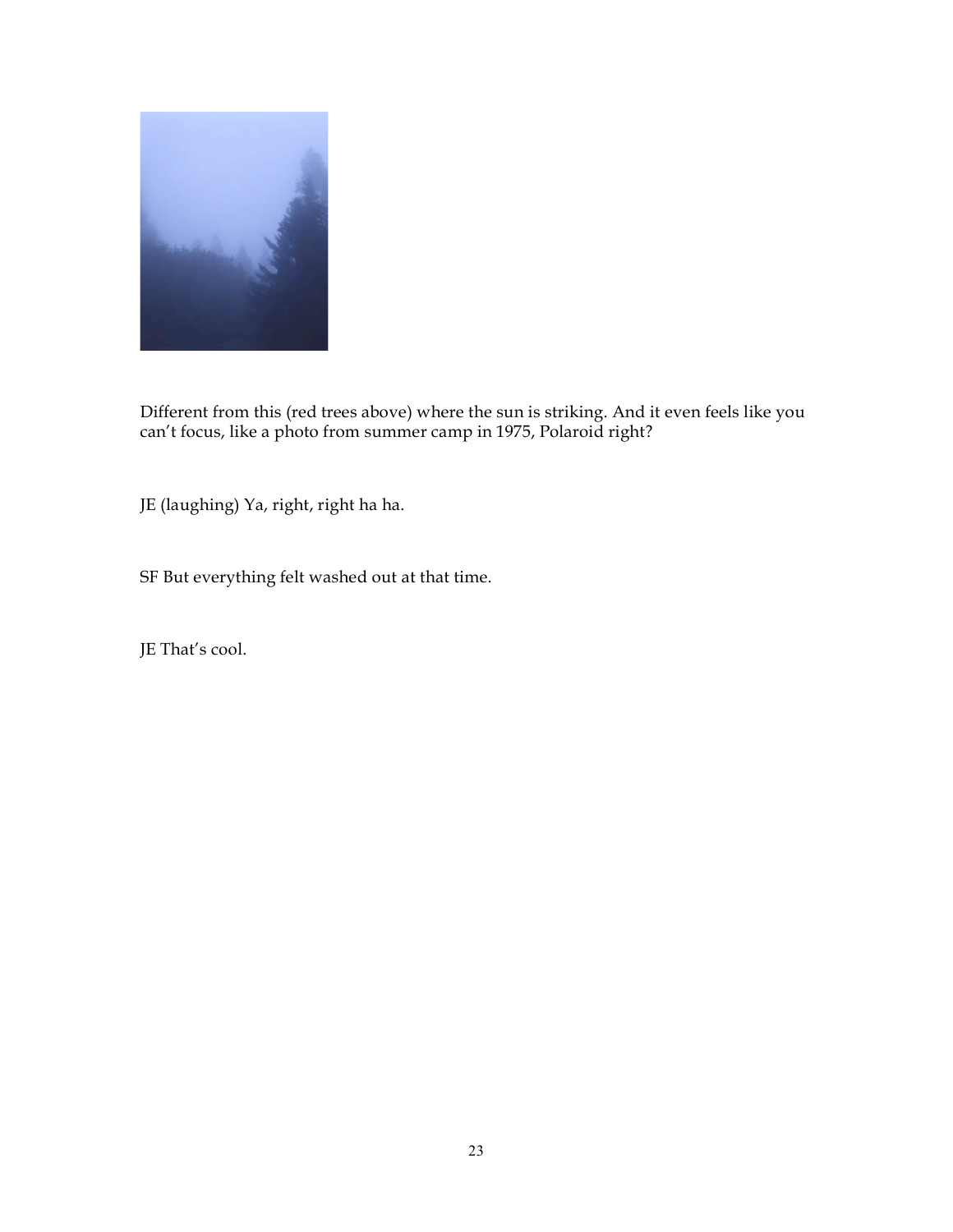# **Discussing selections from Mark Levy's book "The Void in Art". The Void in East and West, Yves Klein on blue, Ad Reinhardt, Agnes Martin and the Politics of Accessibility.**

SF This is from Klein "Monochrome Adventure 1957" in Levy.

"For Heindel and Klein, the color blue symbolized pure spirit manifest in an indefinable, boundless space. "To experience spirit without explanation," Klein wrote in 1957 in the "Monochrome Adventure", "without a vocabulary and to represent the sensation, it is this that had led me to [the blue] monochrome" (Institute 1982, 220) Although Klein's interest in blue started well before he came into contact with Gaston Bachelard's "Air and Dreams" in 1958, his reading of Bachelard reified his love for the color. Bachelard was also an authority Klein ould cite who was more acceptable to the French intellectual and art world than Heindel (Institute 1982, 251.) In "Air and Dreams", Bachelard argued that the aetial and dimensionless qualities of blue appealed to the Symbolist poets, who associated blue with solitude, transparency, dematerialization, and reverie. Klein's use of blue was similar to that of the Symbolist poets, although with more consciously spiritual intentions than Bachelard assigned to the Symbolists."

(Levy, page 124)

JE Nice

SF nice right?

JE That's a great way to begin talking about that selections I've made from Mark Levy's book "the Void in Art" I'm ruining the ending, by reading from the afterward first.

SF All grad students do that.

JE Yes it's to find out if the butler did it, or not. With that I thought I would read through these and if something sparks your interests, we'll go from there.

SF Ya, Let's do.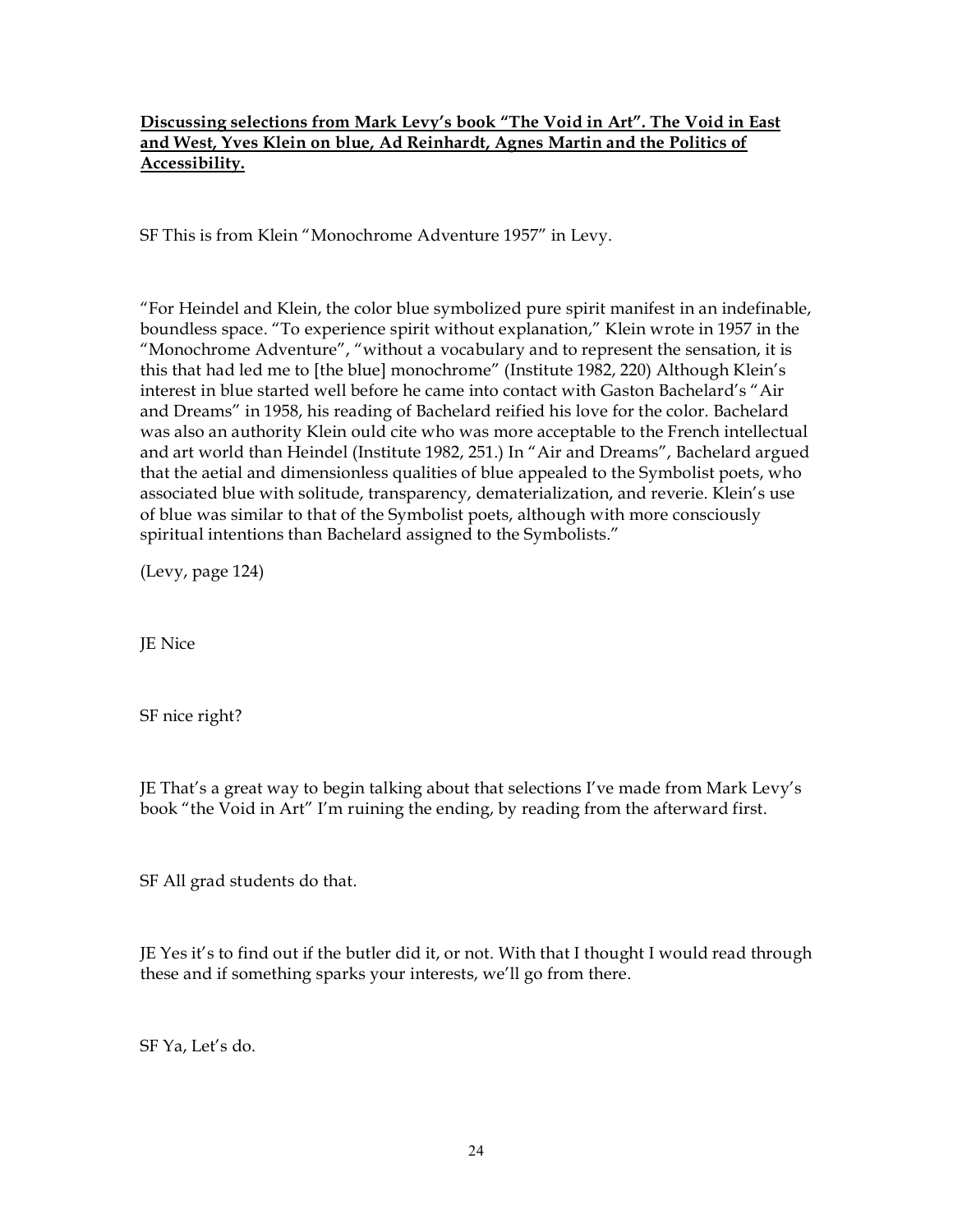JE So this is from the afterword:

"The presentation of the void in Eastern and Western art is a reaffirmation of the significance of ultimate reality for those who are intellectually aware of the philosophical meanings of the Void as well as for both beginning and advanced meditators. **The Void in art can remind us that our investment in the permanence and solidarity of the objects and thoughts in the world has only as much weight as we choose to give these things of the world as they are not the ultimate reality.** Indeed it is this "overloading of objects," as the Buddhists call it, that is the primary cause of our suffering."

And that continues…

"Even if the encounter with the Void remains an aesthetic experience that is not carried beyond the walls of the gallery, museum, or temple, I would argue that a different order of aesthetic experience is created when one is in contact with these works compared with others. For example, in a work where there is "nothing", or not much to see, like a Mu Ch'I, Ni Tsan, Ad Reinhardt, or Agnes Martin painting, or a scrim piece by Robert Irwin, the viewer has to slow down the mind and emotions to apprehend the work. The process is a gradual revelation similar to meditation. **The work of art is a mental suspension, not a mental diversion. Many of the artworks in this book take us above the level of the mind rather just allowing us to substitute one set of thoughts for another. "**

SF It's interesting. It's clear that he's a practitioner. That he's coming at is as a meditator.

# JE Right

SF In the first paragraph, "The Void in art can remind us that our investment in the permanence and solidarity of the objects and thoughts in the world has only as much weight as we choose to give these things of the world." I wouldn't phrase it in the same way. But I get what he's saying, like: "Beware over-investment in things, or in image". I don't know what he's quoting when he says "the overloading of objects as the Buddhists say". And I'd want to pin him on that quotation. It's really different if it's a late Chinese Zen quotation, or an early Theravadan quotation. They are very, very different kinds of Buddhism. From a scholarly sense it doesn't work for him to just say, "as the Buddhists say". And the Buddha never said that overloading of objects was the cause of suffering. He said that grasping was the cause of suffering, very clearly. So it sounds like it's a late Mahayana quote. And so I don't know what he's actually talking about.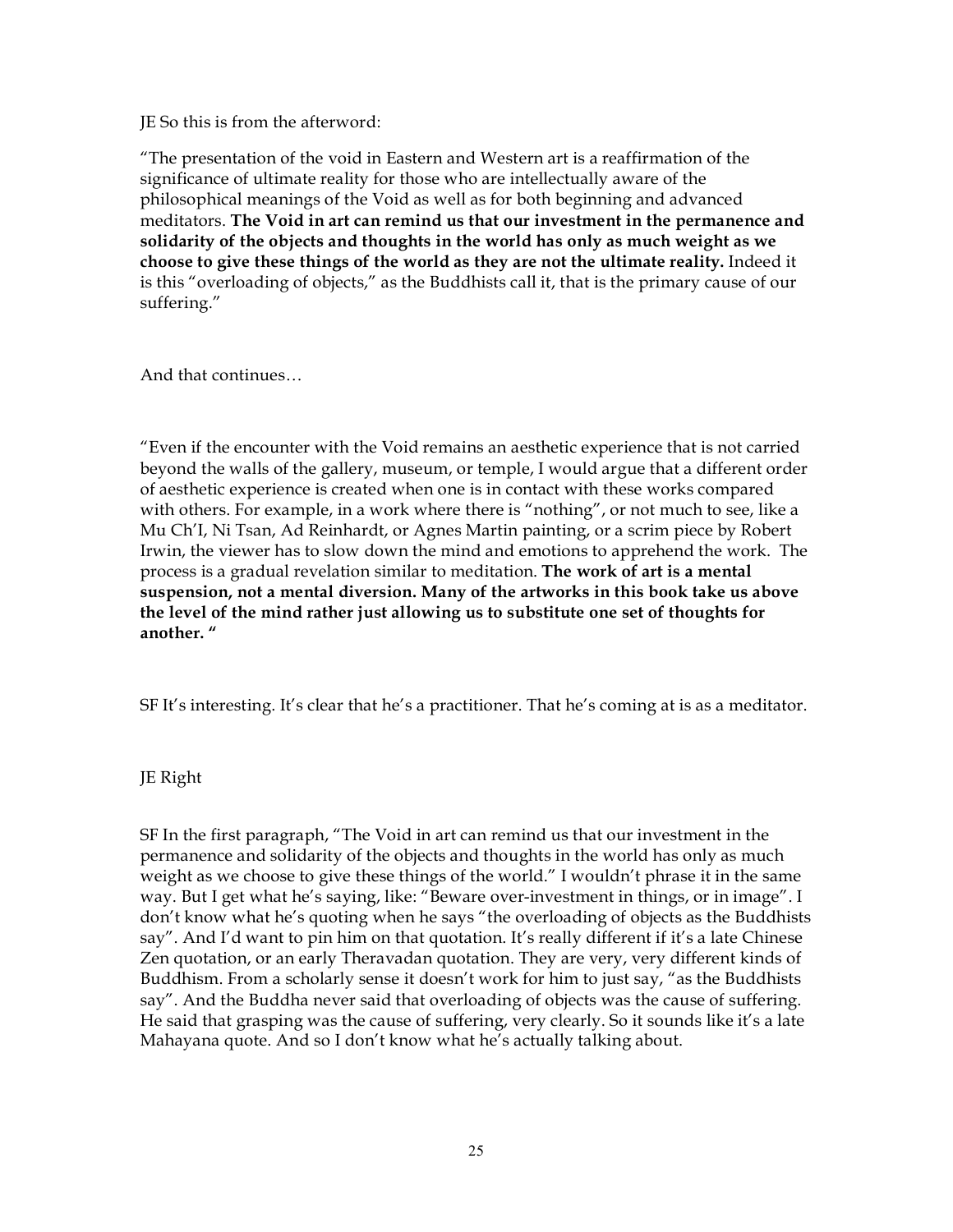SF - Levy: "Shifting to the reality of the Void is a way in which the illusory weight of the world can be reduced." I'm just curious "…periods when we are lost in our minds, and works of art , that embrace the void…" I'm just not quite sure how he's talking about Buddhism and meditation here. I'd want to talk to him. And of course he's not a Buddhist. He's coming from Swami Rudrananda and the kundalini stream, so really he's a Shaivite Tantrist, in that way. That makes a sentence like "Shifting to the reality of the Void …" make more sense. It makes more sense in that kind of Americanized Shaivism context, than it does for me as an early Buddhist. But I get what he's talking about. I don't want to pick on him. He's actually totally great and I want to read the book.

SF: It's very hard theoretically to say "a different order of aesthetic experience." Especially to say it in the last paragraph of your book. What are you talking about? Are you ranking? I'm not sure what we're doing.

JE I took it as literally **the mechanics of the aesthetic experience.** In referencing one "inside a gallery or a museum", or "in your experience with a work of art" that aesthetic experience is different than your aesthetic experience of "walking to work", or doing something else.

SF For sure, but in that case, it sounds like he's saying "a different order of aesthetic experience is created when one is in contact with these works compared with others." So is it a different order of aesthetic experience to look at an Ad Reinhardt than it is to look at a Caravaggio?

JE Right.

SF And I'm not sure I could go there. I would probably say: I don't know if it's a different order of experience. It's a different experience. I'm not sure what he means by "order". I think **his thesis, from reading these last couple of paragraphs, is that the mind really has to do something different when it's confronted with empty space than when it is confronted with filled space. I might agree. [Levy] "When you're confronted with these pieces the viewer has to slow down the mind and emotions to apprehend the work." I could make the same argument for Caravaggio.** You could take it in at a glance, and say "oh yeah, naked lady reclining on the couch. Cool. Love it." and move on. In the same way you could take in Rauschenberg's White Painting and say "Cool. Conceptual white art." and move on.

JE Right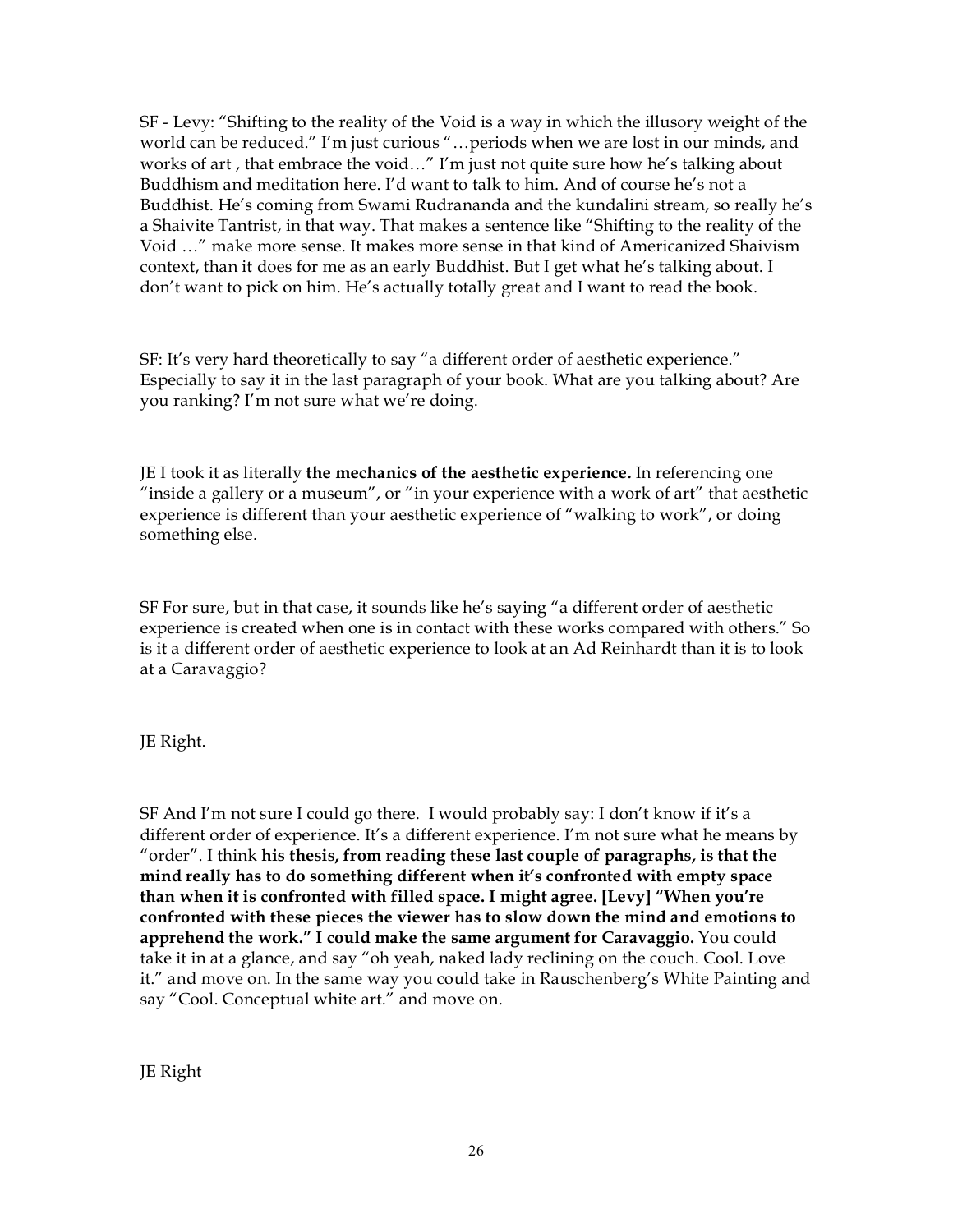SF And I could get both of them on a surface image level. Or for either, I could stop, and slow down. And for the white piece I might go: "Whoa. Space." And for the Caravaggio I might go: "Whoa. Sex". But I don't think it's actually a different order of experience. I think he's suggesting that slowing down the mind and emotions to apprehend the work is valuable. And we might learn to do this from a very empty piece, but I don't actually think it's a different activity than seeing a piece with relatively more stuff in it.

JE That's a really great point, because really it just talks about the act of witnessing or the act of perceiving.

SF Yes

JE: And as you just said, I'm just reiterating, you can do that same type of perceiving, regardless of what the information is, regardless of what that piece of art is.

SF I think what he's getting at as a practitioner is that these kinds of artworks that he's championing could teach us to do that, in a way that we might not come upon looking at Carravaggios because there's so much to look at. "Ooh. Look at the sumptuous detail. Look at the painting skill..." There's so much to fill you up with that you might not figure out that you can have a very differently compelling experience by slowing down with it. Where with the Rauschenberg White Painting, or the Ad Reinhardt or the Agnes Martin, there's not so much to fill you up. Although I have certainly been in a gallery with someone who's not so used to empty paintings, "Here's the Rauschenberg white paintings. He was really working with space and form. Here's the one where he erased the De Kooning. You could go on and on about the New York School, about how he was friends with Cage, and Morton Feldman, and he was doing the same with music…

JE Oh I didn't know they were friends. I have his "Rothko Chapel" piece.

SF Oh, yeah, it's gorgeous, so gorgeous. And I could go all sorts of places that are not meditative. For instance, Rauschenberg and Jones were lovers and living in this loft and making all these things. Jones is doing Flags, and Rauschenberg is doing combines, and that led him to do the white painting. Or I might be inspired to sit down on the bench, and slowly look at a piece.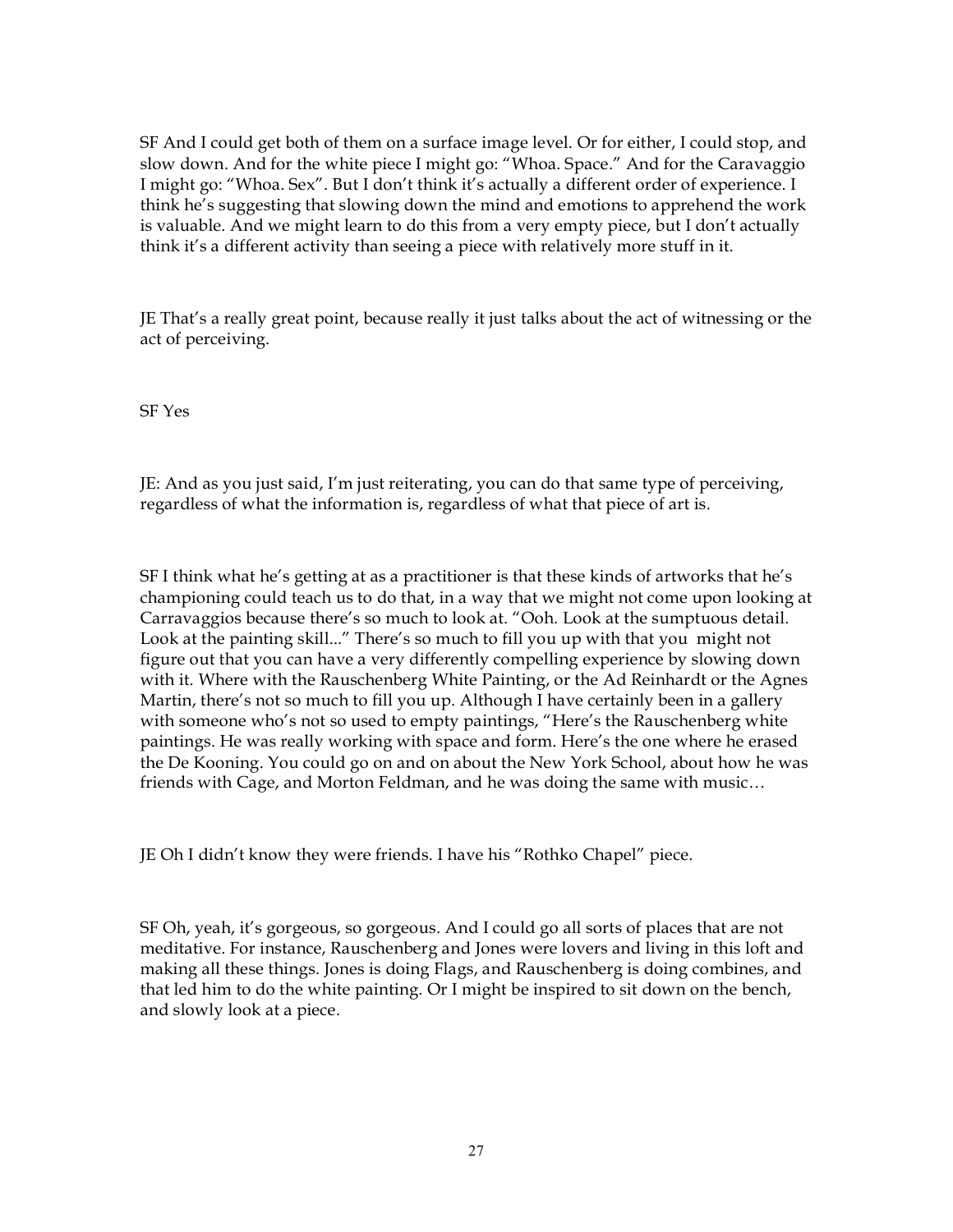JE Let's use that as a jumping off point into the next passage. Levy starts to pull out writings from artists where they state that that's the goal of the work, that the goal is to have the viewer think in that way.

(Levy p. 139)

"Ad Reinhardt (1913-67) had and intense interest in Eastern art and its philosophical underpinnings, which he taught along with painting for many years at Brooklyn College."

JE: I found that very interesting.

SF: Hmm, yes.

(Levy p. 139, 141)

"It is not surprising, therefore, that his gaze would be fixed on Nothing. By the early 1960s, Reinhardt arrived at his late style, summarized as "classical black-square uniform five foot timeless evanescence"{Rose 1991, 10)}. … Reinhardt fabricated a Void consisting of nine rectangles of slightly varying black tonalities. … [excerpts from Reinhardt's relevant notebook jottings about the Void and painting:

Awareness of hidden things, look toward what is hidden

Avest for that which has no dimension no time

Nothing to take hold of, neither place, time, measure, nor anything else.

…

What is beyond all negation beyond becoming

Advance toward the formless, what is without contour,

Encountering nothingness…

At home with voids, reality, and self sums, products of zero

"Not that", it is "no thing", "nil", "nothing"

"A non-rendering of non-experience" turning up as dark

shadow…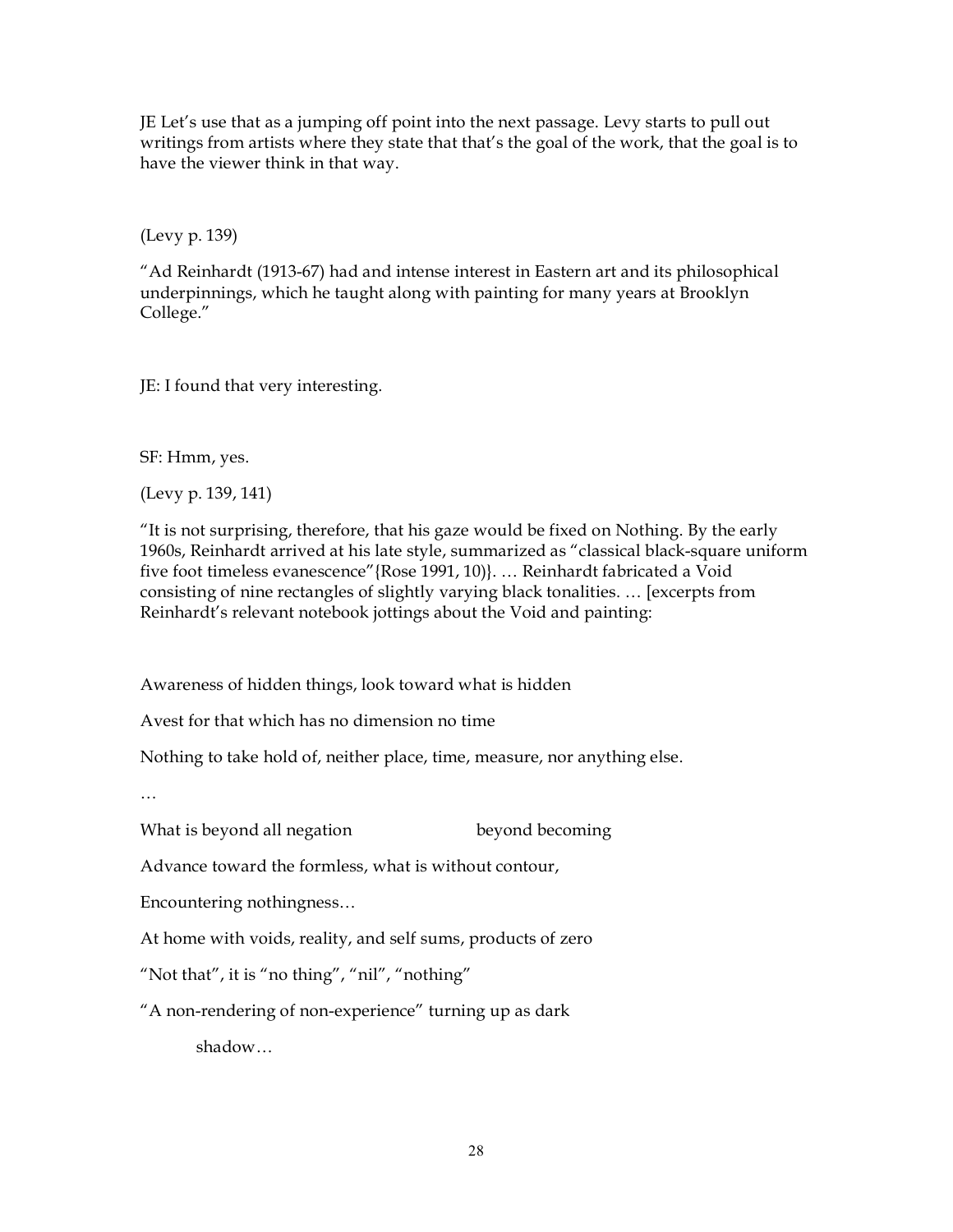JE: A part of the point of the book I think, is to ground it in that context, is the interpretation of these empty compositions, puts the West on a side, "Oh well the West doesn't know how to interpret these compositions, that are empty." That's an underlying argument I pick up throughout the book. Some of these writings address that. In the Reinhardt passages, he points out critics who argue as such, and counters with critics such as Barbara Rose who can see it, who are sympathetic.

SF: My first response is that it's great. And I actually like hearing that he was thinking about those things very directly. And I'm still aware about how both Abstract Expressionism operated in the States and how they bleed into conceptual visual art… It's almost as if you can take all of the representative form out, and all of the abstract form in terms of contrast, color and shape, **but they're deeply constrained by the forms that they are offered in which are these canvas paintings in galleries, within the capitalist system of late, mid-century, modernist art, and they've now been canonized, and they are mostly male, and they are fetching high prices. All of that form overshadows the Void in the image itself. It's great that Reinhardt's talking about all of that stuff in relation to his image, but when I see it, and I'm standing in the SF MOMA at \$20 an afternoon, with people wandering around in their bougie way, and there are no black people there except the guard... all of that makes me really know where I am. And I actually can't do the thing he wants me to do, in relation to that painting. In a way, what he wants, what they all deserve is the Rothko Chapel. You want to be able to go in there and have this space, and it's actually a contemplative space. And it's one of the things that that chapel is so brilliant for.** 

JE: I want to address politics of accessibility and that sort of framework. What happens to a piece a artwork when it is encapsulated by these things that you mentioned, such as the capitalist art market, the institution of the museum, the surrounding, as opposed to the Rothko Chapel.

It's funny because as I was struggling with some new ideas with my art, to work on in my studio, some of these charts on the wall such as the Emotional Navigation Chart, and the flow chart of the Psychological Experience of the Sublime, I can't quite get these off the wall. I started putting these charts on a football, and a basketball, a cereal box, and entitled the pieces **"Sharing Information with People (Education through the Subversion of the Politics of Accessibility)". The idea being to make information free and delivered in a way that might be adopted by masses, in a guerrilla, grass roots approach through a community arts piece.** The funny part that I like about the basketball is when the emotional chart is mapped onto it, emotions bounce up at you as you dribble the ball. It replicates how sometimes we're faced with dealing with an emotion as it just pops up at us.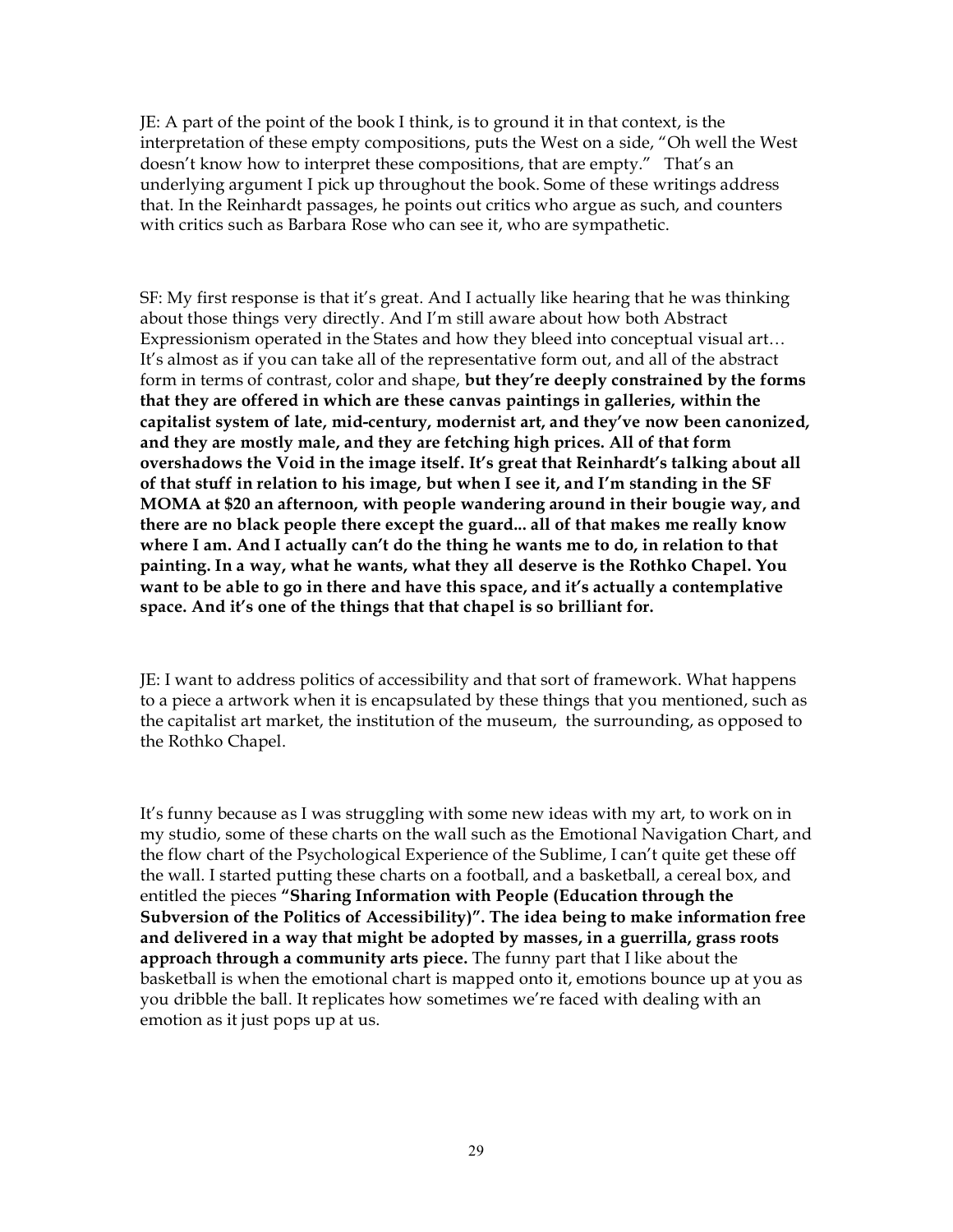SF: Check out Richard Schechner "Rasaboxes". It's an exercise. It's a theater exercise based in the Indian Rasa system of putting on emotional states, or rasa, or bhava, from the outside into gesture, facial expression etc. Schechner and Michelle Minnick, and Paula Cole did an exercise in which they made nine big squares on the ground representing each of the nine classic rasa, which each describe a cardinal emotional state, and then actors would enter them and put on that emotion. And then jump into the next one and put on the other one, as a way to work with, rather than try to generate the feeling from inside, like traditional acting, but to put the thing on from the outside and learn something about it from taking its shape and then moving from within that.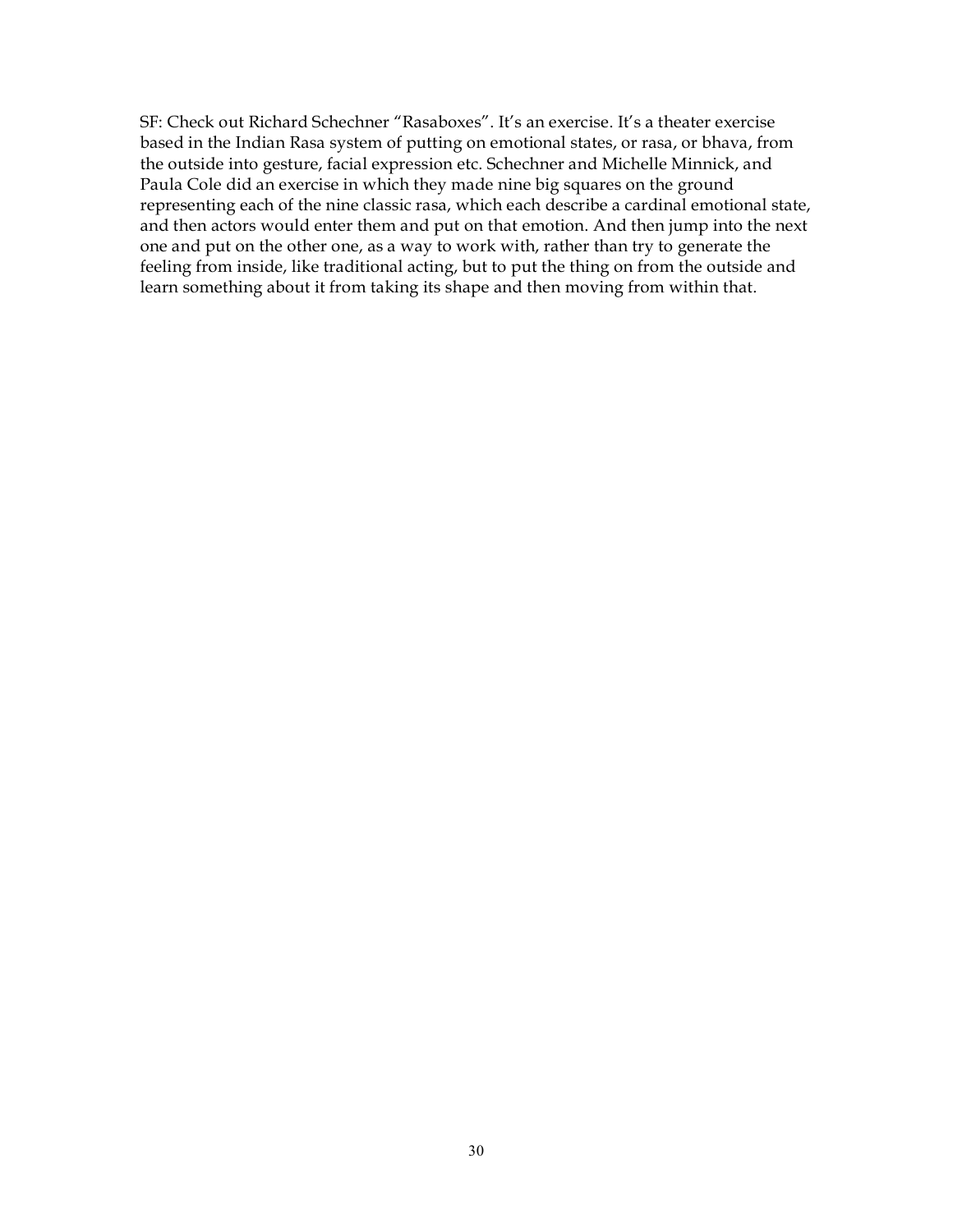#### **Final Questions. Intent • Subjectivity • Semiotics**

After time ran up during our conversation sessions in the studio, Sean and I exchanged final thoughts through email. Sean writes:

SF What wants to come next? I want to hear about…

SF: How does your own work situate itself in relation to intention. Is your intention to invoke contemplative states as a product of seeing the work (as Ad Reinhardt)? Or as the necessary process of viewing the work (which Reinhardt also implies)? Or do you emphasize the state that you enter in the making of the pieces — which will be a more process-based move emphasizing the artist's side? These varieties will imply where subjectivity is placed in the pieces.

JE It's less about me. I don't want to be in the way of the work. I'm not sure if I work in a contemplative state as specific as we've been talking about. There is a state that I put myself in, to facilitate making art. But the intent is about the viewer experience.

SF Do the images offer subjectivity to the viewer  $-$  as  $s/h$ e is invited to find herself in a calmed or altered state when in the presence of the image? Or do they establish the subjectivity of the artist — as we see the marks that signal the in-camera manipulation necessary to produce the image? In what way does the dissolving into light trope support the viewer (I understand this as your primary intention) to relax back into these kinds of states?

#### JE

The subjectivity rests with the viewer. **The compositions are constructed to encourage the use of that subjectivity to be put it in motion.** As it is a two dimensional static image, that is to say, a print, the viewer is given the opportunity to go back and forth, to wash out the detail with amplified light, or move the eye, move the gaze back to the in focus reality. The composition is set up so they do, so they see that transformation.

The subject matter of the image is intended to support the viewer. I step back and think, "huh, I'm making big pictures of pink flowers." I'll print a bad one and it will kind of look like abstract wall paper from my grandma's house. So there is a cheese out factor I have to watch out for. Fred Tomeselli told me, "either embrace the kitsch or put something dirty in there, because life is dirty." Well the tree and blossom are chosen in